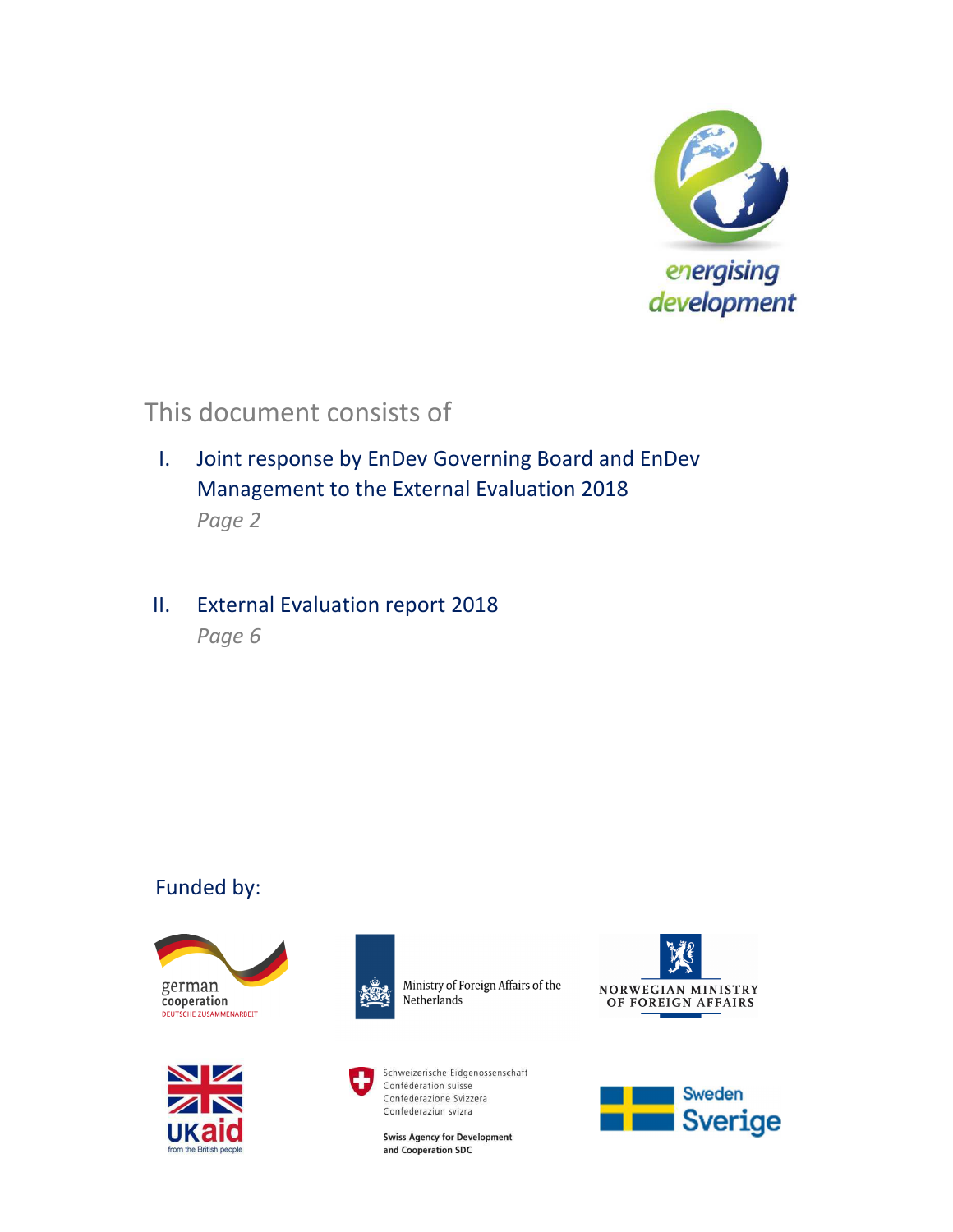### **Energising Development (EnDev)**

Strategic evaluative review 2018

### **Joint response by the EnDev Governing Board and EnDev management**

*Energising Development* **(EnDev) is a joint impact-oriented global multi-donor partnership program of Germany, the Netherlands, Norway, the United Kingdom, Switzerland, and Sweden.** The program is jointly managed by *Deutsche Gesellschaft für Internationale Zusammenarbeit GmbH* (GIZ) and the *Netherlands Enterprise Agency* (RVO.nl), and is implemented on country level by a suite of implementers comprising GIZ, SNV, HIVOS, Practical Action, CLASP, AVSI, ADES, MAEVE, and the NIS Foundation.

The evaluative review of the partnership program follows up on the evaluation conducted in 2014 and has the objective to review the program against the OECD DAC criteria. The scope of the review is the global core program. The DFID funded *Results-Based Financing Facility* (RBFF) is evaluated separately. The review includes an assessment of the governance and management structure of the program as well as the formulation of key recommendations for the next program phase of 2019 to 2022.<sup>1</sup>

The review has been carried out by a team of independent consultants, who have assessed key documents and conducted interviews with EnDev's donor representatives, cooperating partners, implementing partners and EnDev management.

The Governing Board and EnDev management would like to thank the review team and all staff of donor organisations and implementing partners for their work, contributions and collaboration in the process. Throughout the implementation of EnDev, the Governing Board and EnDev management continuously strive towards strengthening the quality of the partnership in all aspects, for which this review provides important insights. After a careful study of the review report, the Governing Board and EnDev management would like to provide their joint response to the key findings and recommendations.

According to OECD DAC criteria, we are pleased to see that the program demonstrates high **relevance** by being very well aligned with the Agenda 2030 and the Paris Agreement while serving the needs of the beneficiaries. We take note of the evaluators assessment of EnDev's outstanding position with regard to its geographic as well as thematic scope combined with a long-term track record in broad implementation of activities facilitating energy access to the poor. We are happy to see that the evaluative review concludes that:

• EnDev is **effectively managed**

l

- EnDev has been able to overachieve its targets, being proof for the programs **high efficiency**
- EnDev's results are to a large extent **sustainable**
- EnDev achieves **significant impacts** in a broad set of fields

At the same time, the strategic evaluative review indicates a number of recommendations and strategic building blocks for improvement of which the Governing Board and EnDev management would like to second the most relevant aspects and offer the respective response:

 $^{\rm 1}$  Administratively, Energising Development is governed by an agreement between BMZ and GIZ. This agreement is currently designed to end in June 2021. Strategic cycles follow a 4-year pattern with the current phase ending 2018. Financial contributions of other donors follow their own individual cycles and phases.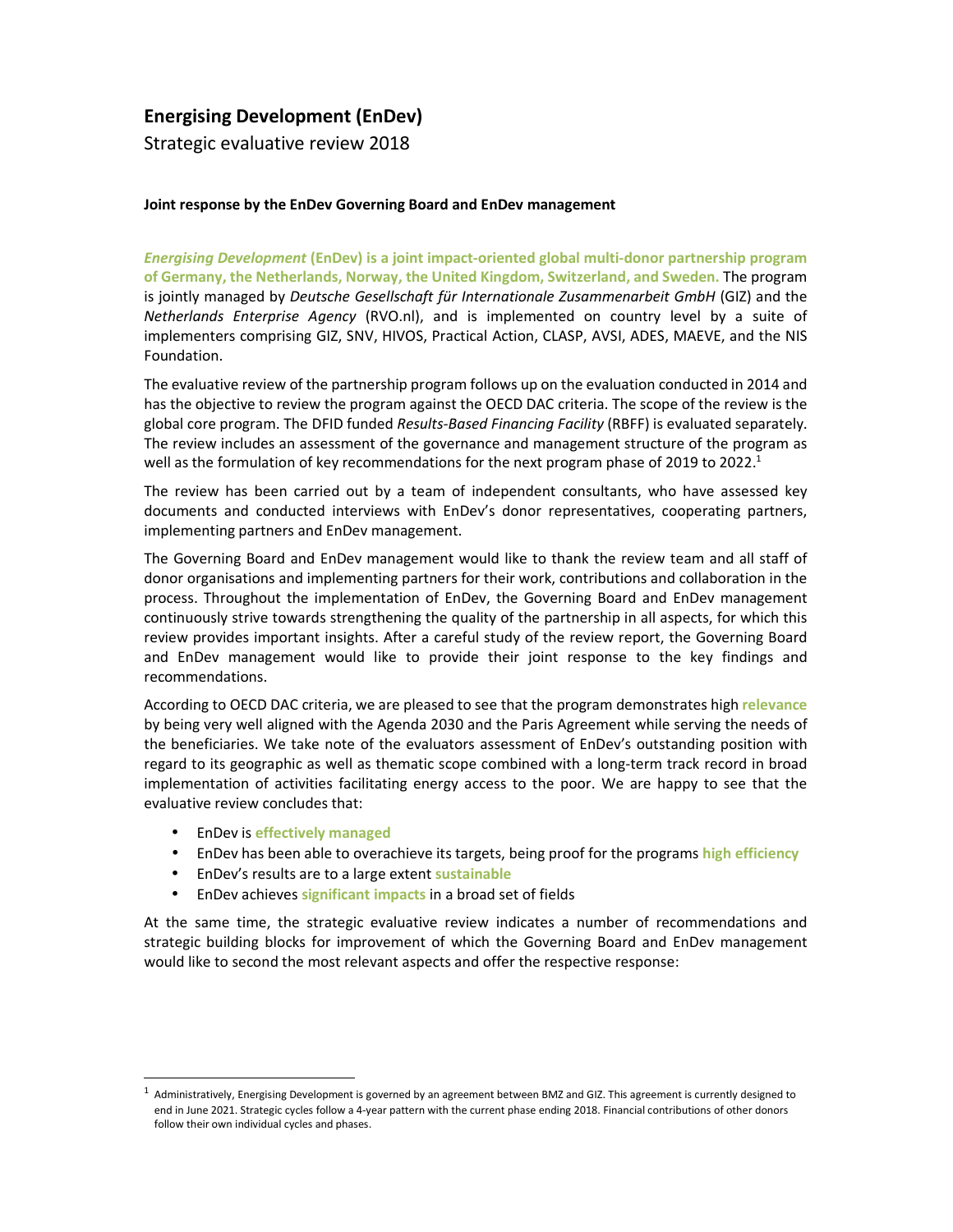| Recommendation<br>the<br>by<br>strategic evaluative review                                                                                                                                                                                             | Governing Board and EnDev Management<br>response                                                                                                                                                                                                                                                                                                                                                                                            | Way forward                                                                                                                                                      |
|--------------------------------------------------------------------------------------------------------------------------------------------------------------------------------------------------------------------------------------------------------|---------------------------------------------------------------------------------------------------------------------------------------------------------------------------------------------------------------------------------------------------------------------------------------------------------------------------------------------------------------------------------------------------------------------------------------------|------------------------------------------------------------------------------------------------------------------------------------------------------------------|
| <b>Contribute to transformational</b><br>change: EnDev should intensify<br>$-$ where appropriate $-$ efforts<br>for transformational change<br>with<br>cooperation<br>either<br>partners or based on own<br>activities.<br>(Further) develop portfolio | General orientation on strategic topics will be<br>reflected in EnDev's new strategy from 2019<br>onwards and will be a guiding principle in the<br>(re-)programming of EnDev country projects.<br>From a methodological point of view, EnDev<br>country projects will develop their specific<br>theories of change to streamline their<br>intervention logics towards sector transition and                                                | GB / EnDev<br><b>Management</b><br>Development and<br>approval of new EnDev<br>strategy<br><b>EnDev management</b><br>(Re-)programming<br>EnDev country projects |
| strategy:<br>EnDev<br>is<br>recommended<br>make<br>to<br>a<br>strategic re-orientation towards<br>a stronger focus on poverty<br>through<br>reduction<br>income-<br>generation and local economic<br>development.                                      | taking into account a wider perspective and<br>EnDev's contribution to economic and social<br>development as well as poverty alleviation.<br>At the same time, EnDev will more pro-actively<br>seek the collaboration with sector players at<br>country level as well as global level to reach<br>impacts at scale and foster cross-sectoral<br>cooperation.                                                                                |                                                                                                                                                                  |
|                                                                                                                                                                                                                                                        | In line with the new strategy, EnDev will review<br>and adjust its logframe accordingly to<br>incorporate theses aspects in its monitoring<br>system.                                                                                                                                                                                                                                                                                       |                                                                                                                                                                  |
|                                                                                                                                                                                                                                                        | The progress will be assessed as part of the<br>annual portfolio review (see below).                                                                                                                                                                                                                                                                                                                                                        |                                                                                                                                                                  |
| <b>Specify entry and exit strategies</b><br>more clearly: EnDev should well<br>define entry and exit strategies<br>for multi-country activities.                                                                                                       | In 2018, EnDev developed a portfolio review<br>methodology to assess country projects based<br>on quantitative and qualitative criteria. The<br>results of this exercise form the basis for the<br>country projects proposed for phasing-out as<br>presented to the GB in the Annual Planning<br>2019. The portfolio review will be conducted on<br>a regular basis to assess the portfolio and make<br>adjustments, if and when necessary. | <b>EnDev Management</b><br>Regular portfolio<br>review; (re-)<br>programming EnDev<br>country projects                                                           |
|                                                                                                                                                                                                                                                        | In addition, the requirements for country<br>project proposals for the (re-)programming<br>include a chapter on sustainability, where<br>specifically the handover and exit strategy needs<br>to be described.                                                                                                                                                                                                                              |                                                                                                                                                                  |
|                                                                                                                                                                                                                                                        | EnDev will only embark on activities in new<br>countries, if and when funding opportunities<br>with a longer term perspective arise. Potential<br>new countries will be assessed following the<br>methodology developed for the portfolio review<br>with a strong focus on identifying potentials and<br>the added value of proposed EnDev activities.                                                                                      |                                                                                                                                                                  |
| implementation<br><b>Strengthen</b><br>structure: EnDev should well<br>define the selection processes<br>of implementing partners and<br>project proposals to guarantee<br>fair competition, result-oriented                                           | EnDev works with a set of<br>likeminded<br>implementing partners and aims to gradually<br>increase and balance their participation in the<br>program. EnDev will assess potential new<br>implementing partners<br>on<br>the<br>basis of                                                                                                                                                                                                     | <b>EnDev management</b><br>(Re-)programming<br>EnDev country projects                                                                                            |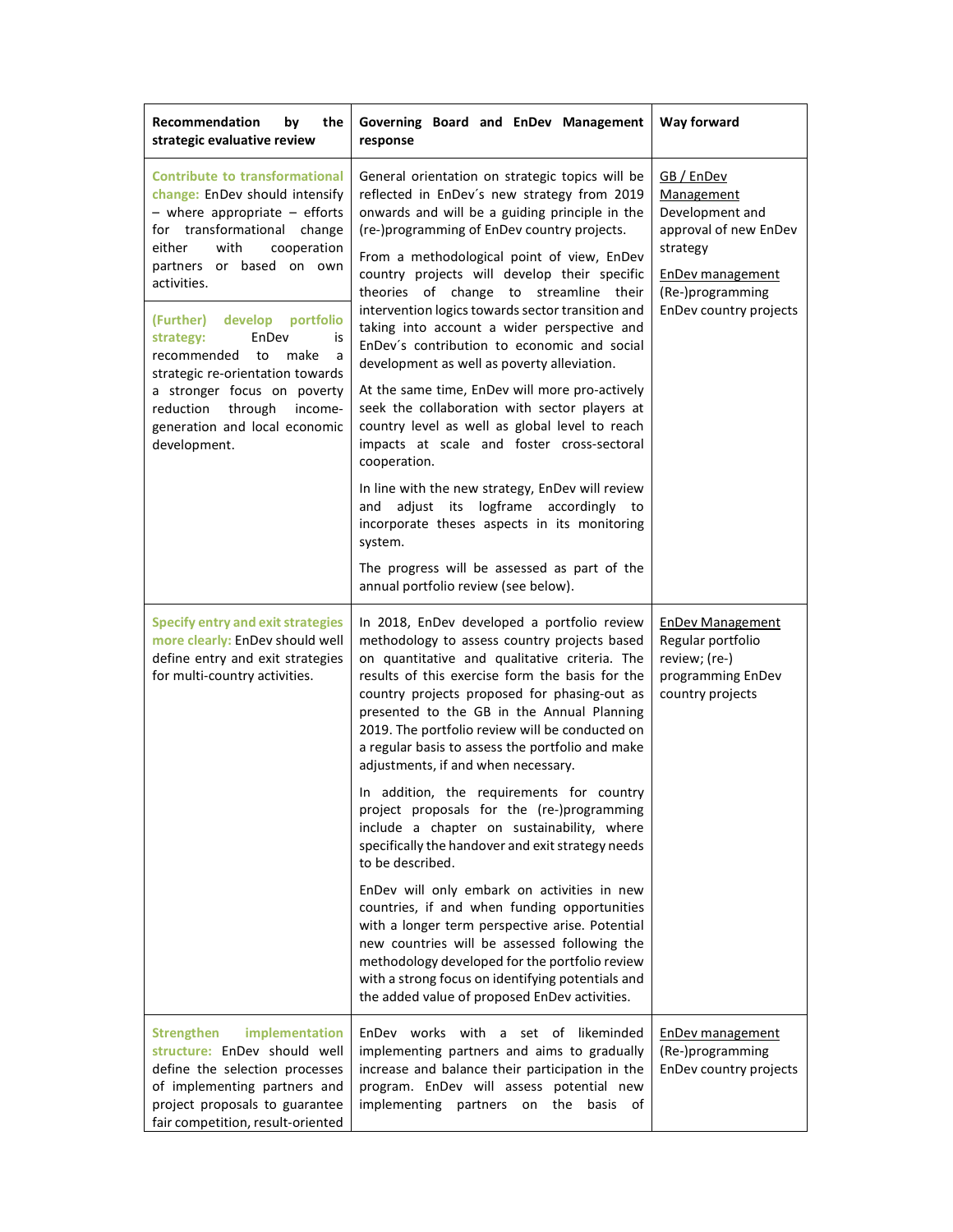| selection, and flexibility for the<br>management.                                                                                                                                                                                                                                                   | opportunity, potential contribution to the goals<br>of the program, and funding availability                                                                                                                                                                                                                                                                                                                                                                                                                                                                                                                                                                                                                                                                                                                                                                                                                                                                                                                                                                                                                                                                                                                                                                                                                                                                                                   |                                                                                                                  |
|-----------------------------------------------------------------------------------------------------------------------------------------------------------------------------------------------------------------------------------------------------------------------------------------------------|------------------------------------------------------------------------------------------------------------------------------------------------------------------------------------------------------------------------------------------------------------------------------------------------------------------------------------------------------------------------------------------------------------------------------------------------------------------------------------------------------------------------------------------------------------------------------------------------------------------------------------------------------------------------------------------------------------------------------------------------------------------------------------------------------------------------------------------------------------------------------------------------------------------------------------------------------------------------------------------------------------------------------------------------------------------------------------------------------------------------------------------------------------------------------------------------------------------------------------------------------------------------------------------------------------------------------------------------------------------------------------------------|------------------------------------------------------------------------------------------------------------------|
| <b>Strengthening</b><br>existing<br>and<br>establishing new local<br>and<br>international<br>partnerships:<br>EnDev should strengthen its<br>partnerships and networks for<br>further increasing the program's<br>impacts through cooperation,<br>scaling and replication and<br>learning.          | To further strengthen the multi-implementer<br>character of the programme and ensure fair<br>competition among the various organizations,<br>EnDev developed an improved a more<br>participatory process for country project<br>selection, which lays the basis for the (re-)<br>programming beginning of 2019.<br>Project<br>proposals<br>for<br>countries<br>with<br>various<br>implementers will be developed jointly by all<br>involved organisations and one consolidated<br>proposal per country submitted. At a centralized<br>level the assessment of the proposals will be<br>done as a joint effort between all implementers<br>to further increase fairness and transparency of<br>the selection process, including evaluative<br>advice by an external Independent Technical<br>Advisory Committee (ITAC) as well as strategic<br>partners to additionally strengthen proposals.<br>Part of the (re-)programming is assessing<br>concrete collaboration opportunities on country<br>level to foster cooperation with other partners<br>active in the energy field and seek cooperation<br>partners to achieve cross-sectoral<br>with<br>cooperation. All projects will analyze the<br>targeted (sub-)sectors as a whole taking into<br>account the work and objectives of other<br>programs and initiatives to identify the added<br>value of EnDev and potential synergy effects. |                                                                                                                  |
| <b>Structure knowledge</b><br>management and innovation:<br>EnDev should take a strategic<br>decision on the importance of<br>knowledge management and<br>assign a dedicated share of the<br>budget. This allows to (even<br>more) systematically analyzing<br>lessons learnt and<br>dissemination. | Innovation takes a central position in EnDev's<br>renewed strategy. EnDev management will - in<br>addition to the ongoing innovations in the<br>respective<br>country programs<br>allocate<br>$\overline{\phantom{a}}$<br>dedicated, significant, funds to spur innovations<br>in selected topics. These may include for<br>instance IT-based financing solutions, solutions<br>for people in displacement situations, or testing<br>and "bringing to market" of new technologies.<br>EnDev will work with both internal and external<br>partners to integrate innovations into the<br>program to increase its scale and impact.<br>will<br>Endev<br>restructure<br>knowledge<br>its<br>management involving its IP's and external<br>partners to maximally learn from and share<br>experiences from its country projects. In<br>addition and in cooperation with strategic<br>EnDev will set its knowledge<br>partners<br>management agenda in order to contribute to<br>the international and national debates.                                                                                                                                                                                                                                                                                                                                                                              | EnDev management<br>Structure innovation<br>and knowledge<br>management agenda's.<br>Allocate adequate<br>funds. |
| <b>Develop</b><br>strategic outreach:<br>EnDev<br>should<br>develop<br>an<br>updated<br>communication                                                                                                                                                                                               | In 2019, EnDev will embark on a process to re-<br>brand EnDev aligned to the new strategy and<br>linking up to strategic partners in these areas to                                                                                                                                                                                                                                                                                                                                                                                                                                                                                                                                                                                                                                                                                                                                                                                                                                                                                                                                                                                                                                                                                                                                                                                                                                            | <b>EnDev management</b><br>Re-branding and key                                                                   |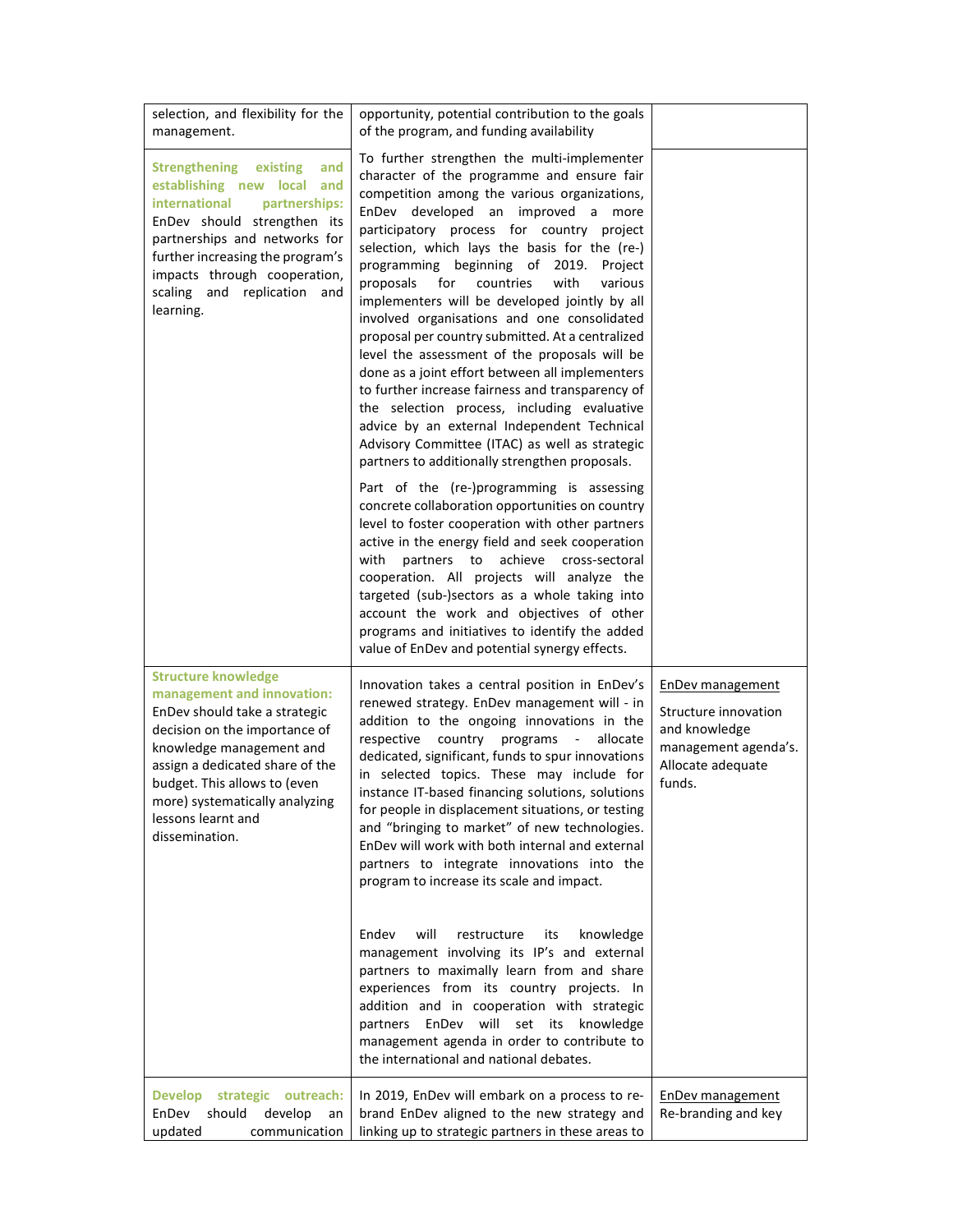|           | strategy and transfer it into an   jointly advocate for progressing towards   messages to improve |  |
|-----------|---------------------------------------------------------------------------------------------------|--|
|           | action plan to achieve strategic   achieving SDG7. The communication group   communication        |  |
| outreach. | consisting of representatives from all                                                            |  |
|           | implementers will continue its joint work to                                                      |  |
|           | coordinate communication efforts and                                                              |  |
|           | streamlining outreach.                                                                            |  |
|           |                                                                                                   |  |

In conclusion, the Governing Board and EnDev management highly appreciate the reviewers´ findings, recommendations and concerns raised in the evaluative review of EnDev conducted in 2018. The recommendations come in timely to be thoroughly discussed and incorporated into the upcoming EnDev Strategy to further strengthen the program´s relevance, effectiveness, efficiency, impact and sustainability.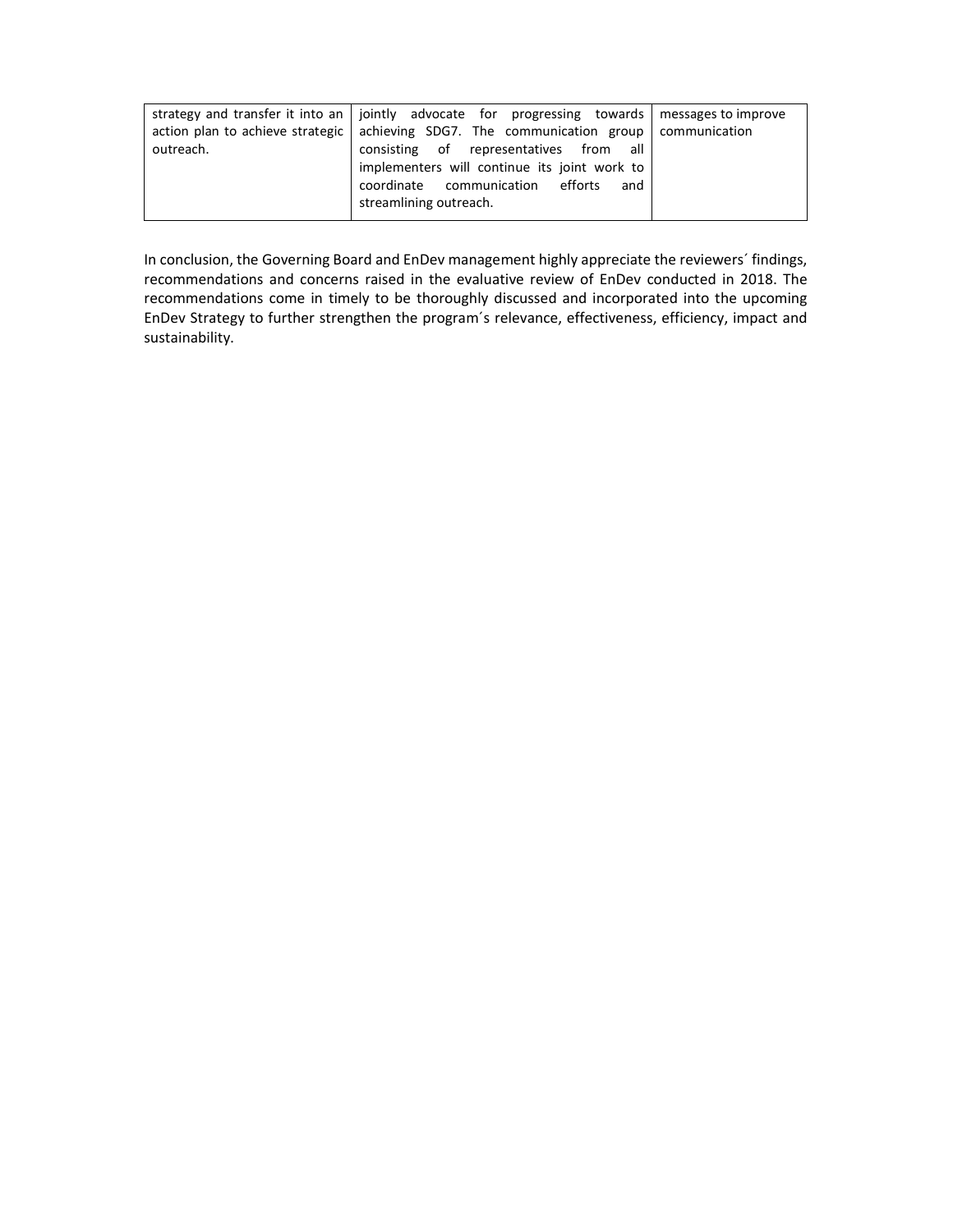

# **Strategic Evaluative Review of the Energising Development Partnership Programme Short Version**

# Skat Consulting Ltd.

St. Gallen, June 20, 2018

Hedi Feibel, Eric Kamphuis

SKAT – Swiss Resource Centre and Consultancies for Development

Vadianstrasse 42, CH-9000 St. Gallen, [www.skat.ch](http://www.skat.ch/)

[hedi.feibel@skat.ch](mailto:hedi.feibel@skat.ch)

[hebkamphuis@ziggo.nl](mailto:hebkamphuis@ziggo.nl)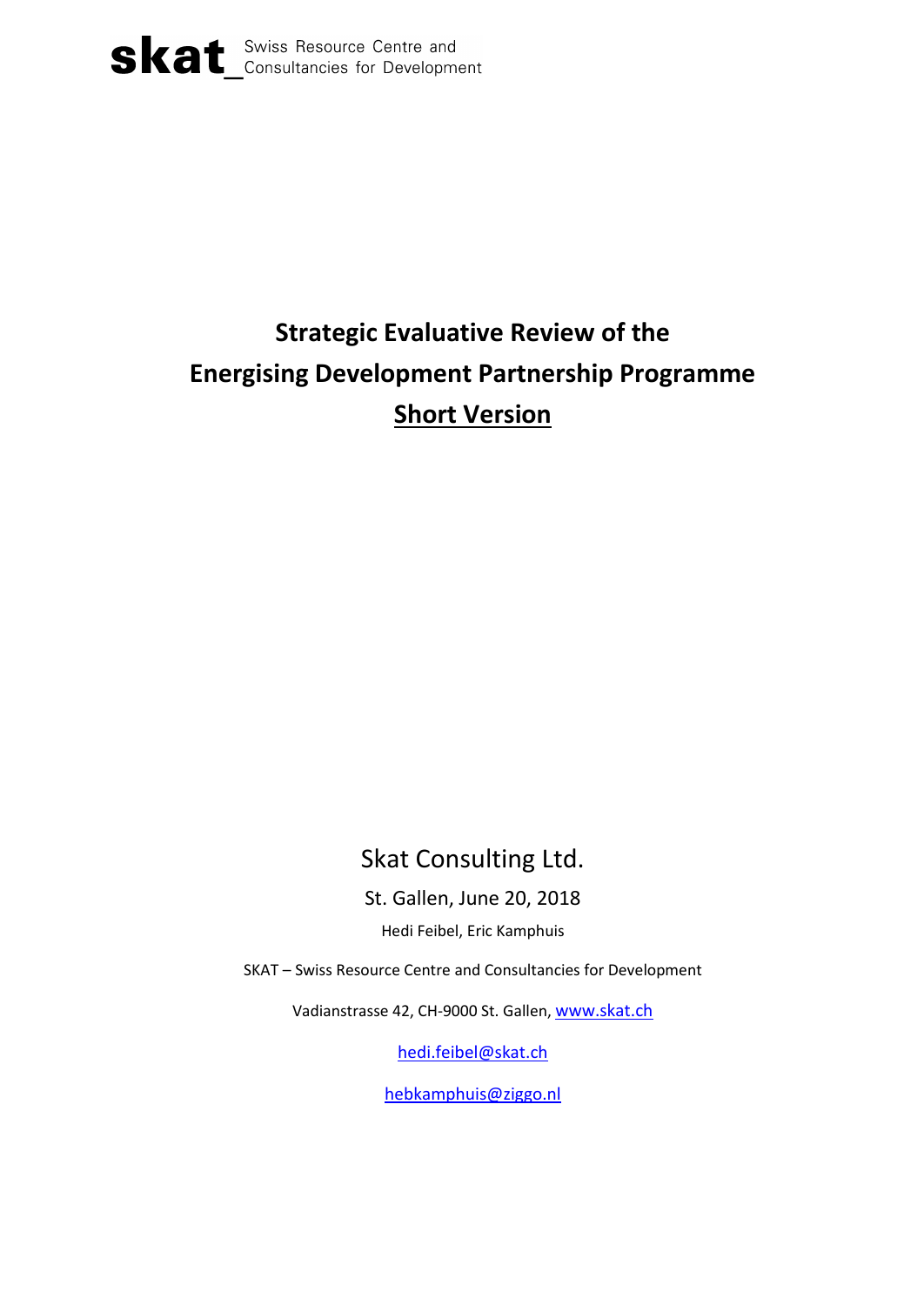# **Table of Content**

| 1.   |                                                                                                          |
|------|----------------------------------------------------------------------------------------------------------|
| 2.   |                                                                                                          |
| 3.   | STRATEGIC ASSESSMENT OF THE PROGRAM ACCORDING TO THE OECD DAC CRITERIA 8                                 |
| 3.1. |                                                                                                          |
| 3.2. |                                                                                                          |
| 3.3. |                                                                                                          |
| 3.4. |                                                                                                          |
| 3.5. |                                                                                                          |
| 4.   |                                                                                                          |
| 4.1. |                                                                                                          |
| 4.2. |                                                                                                          |
| 4.3. |                                                                                                          |
| 5.   |                                                                                                          |
| 5.1. |                                                                                                          |
| 5.2. |                                                                                                          |
| 5.3. | 22. Secure funding, specify entry & exit strategies more clearly and strengthen implementation structure |
| 5.4. |                                                                                                          |
| 5.5. |                                                                                                          |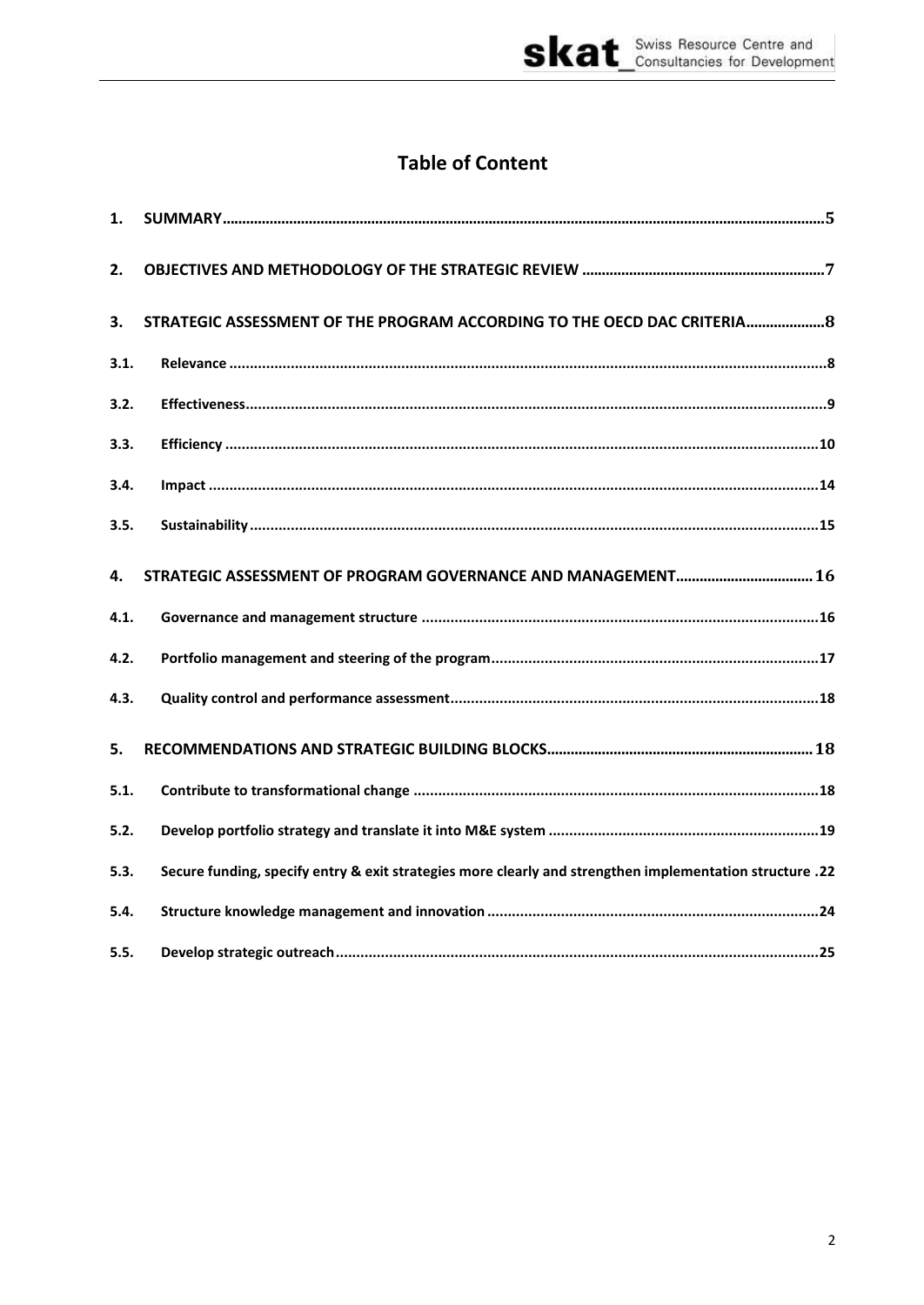# **Tables**

| Table 1: New indicators (in red) - fixed based on a defined budget - and their status of achievement 9    |
|-----------------------------------------------------------------------------------------------------------|
| Table 2: Strengths and weaknesses of EnDev as expressed by interviewees and in the online survey  9       |
| Table 3: "controllable efficiency parameters" and EnDev's measures to address these parameters11          |
| Table 4: Cost per person for different technologies: investment cost & EnDev cost to facilitate access 13 |
|                                                                                                           |

# **Abbreviations**

| <b>ADES</b>     | Association pour le Développement de l'Energie Solaire Suisse                                       |  |
|-----------------|-----------------------------------------------------------------------------------------------------|--|
| <b>AEEP</b>     | Africa EU Energy Partnership                                                                        |  |
| AP              | Annual planning                                                                                     |  |
| AREI            | Africa Renewable Energy Initiative (Trustee AfDB)                                                   |  |
| <b>BMZ</b>      | German Federal Ministry for Economic Cooperation and Development                                    |  |
| CAT             | Country analysis tool                                                                               |  |
| CC              | Climate Change                                                                                      |  |
| <b>DFAT</b>     | Australian Department of Foreign Affairs and Trade                                                  |  |
| <b>DFID</b>     | UK Department for International Development                                                         |  |
| DGIS-MFA        | Directorate-General for International Cooperation of the Netherlands Ministry of<br>Foreign Affairs |  |
| <b>DVT</b>      | Data visualisation tool                                                                             |  |
| EnDev           | <b>Energising Development Partnership</b>                                                           |  |
| <b>ESMAP</b>    | Energy Sector Management Assistance Program, World Bank                                             |  |
| <b>EUEI-PDF</b> | European Union Energy Initiative-Partnership Dialogue Facility                                      |  |
| <b>GACC</b>     | <b>Global Alliance for Clean Cookstoves</b>                                                         |  |
| <b>GB</b>       | <b>Governing Board</b>                                                                              |  |
| <b>GCF</b>      | <b>Green Climate Fund</b>                                                                           |  |
| GIZ             | Deutsche Gesellschaft für Internationale Zusammenarbeit GmbH                                        |  |
| GP              | Global Program                                                                                      |  |
| <b>GPE</b>      | Green People's Energy ("Grüne Bürgerenergie")                                                       |  |
| <b>GPOBA</b>    | Global Partnership on Output-Based Aid                                                              |  |
| <b>GTF</b>      | <b>Global Tracking Framework</b>                                                                    |  |
| <b>HERA</b>     | (former) Household Energy Programme (of GIZ)                                                        |  |
| <b>HIVOS</b>    | Humanistisch Instituut voor Ontwikkelingssamenwerking                                               |  |
| HQ              | Headquarter                                                                                         |  |
| ICS             | Improved cookstove                                                                                  |  |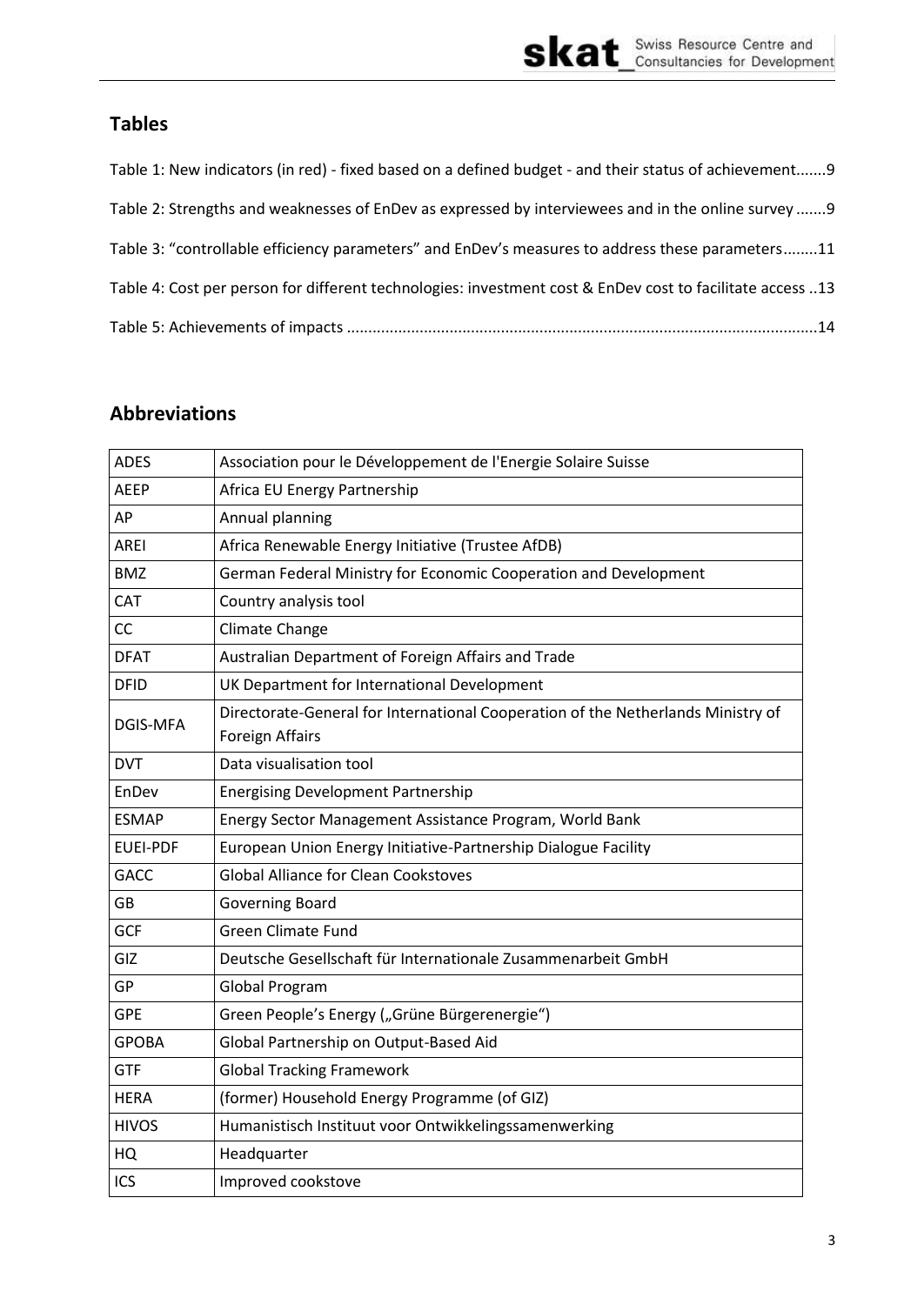

| <b>IDCOL</b>     | Infrastructure Development Company Limited, Bangladesh                    |  |  |
|------------------|---------------------------------------------------------------------------|--|--|
| IP               | <b>Implementing Partners</b>                                              |  |  |
| <b>IWA</b>       | International Workshop Agreement                                          |  |  |
| <b>LDCs</b>      | Least Developed Countries                                                 |  |  |
| <b>MAEVE</b>     | Malawian local NGO                                                        |  |  |
| <b>MDB</b>       | Multilateral Development Bank                                             |  |  |
| <b>MDC</b>       | Middle Income Countries                                                   |  |  |
| M&E              | Monitoring & Evaluation                                                   |  |  |
| <b>MFA-NOR</b>   | Norwegian Ministry of Foreign Affairs                                     |  |  |
| <b>MHP</b>       | Micro and mini hydropower                                                 |  |  |
| <b>MTE</b>       | Mid-term evaluation                                                       |  |  |
| <b>MTF</b>       | <b>Multi-tier Framework</b>                                               |  |  |
| $(I) \text{NDC}$ | (Intended) Nationally Determined Contribution                             |  |  |
| <b>NPO</b>       | Non-profit organisation                                                   |  |  |
| <b>OCS</b>       | <b>Outcome Calculation Sheet</b>                                          |  |  |
| PA               | (British international non-governmental organization) Practical Action    |  |  |
| pp               | Per person                                                                |  |  |
| PU               | Productive use                                                            |  |  |
| PV               | photovoltaic                                                              |  |  |
| <b>RBF</b>       | results-based financing                                                   |  |  |
| <b>RE</b>        | Renewable energies                                                        |  |  |
| <b>RECP</b>      | Africa-EU Renewable Energy Cooperation Programme (under EUEI PDF)         |  |  |
| <b>RVO</b>       | Rijksdienst voor Ondernemend Nederland, Netherlands Enterprice Agency     |  |  |
| SDC / DEZA       | Swiss Agency for Development and Cooperation                              |  |  |
| <b>SDGs</b>      | Sustainable Development Goals                                             |  |  |
| SE4ALL           | Sustainable Energy for All                                                |  |  |
| <b>SHS</b>       | Solar Home System                                                         |  |  |
| SI               | Social infrastructure                                                     |  |  |
| <b>SIDA</b>      | The Swedish International Development Cooperation Agency                  |  |  |
| <b>SME</b>       | Small and medium entreprises                                              |  |  |
| SNV              | Stichting Nederlandse Vrijwilligers, Netherlands Development Organisation |  |  |
| <b>SREP</b>      | Scaling Up Renewable Energy Programme                                     |  |  |
| <b>SSA</b>       | Sub-Sahara Africa                                                         |  |  |
| <b>TVET</b>      | Technical and Vocational Education and Training                           |  |  |
| <b>UNFCCC</b>    | United Nations Framework Convention on Climate Change                     |  |  |
| <b>UNICEF</b>    | <b>United Nations Children's Fund</b>                                     |  |  |
| WB               | Worldbank                                                                 |  |  |
| <b>WHO</b>       | World Health Organization                                                 |  |  |

.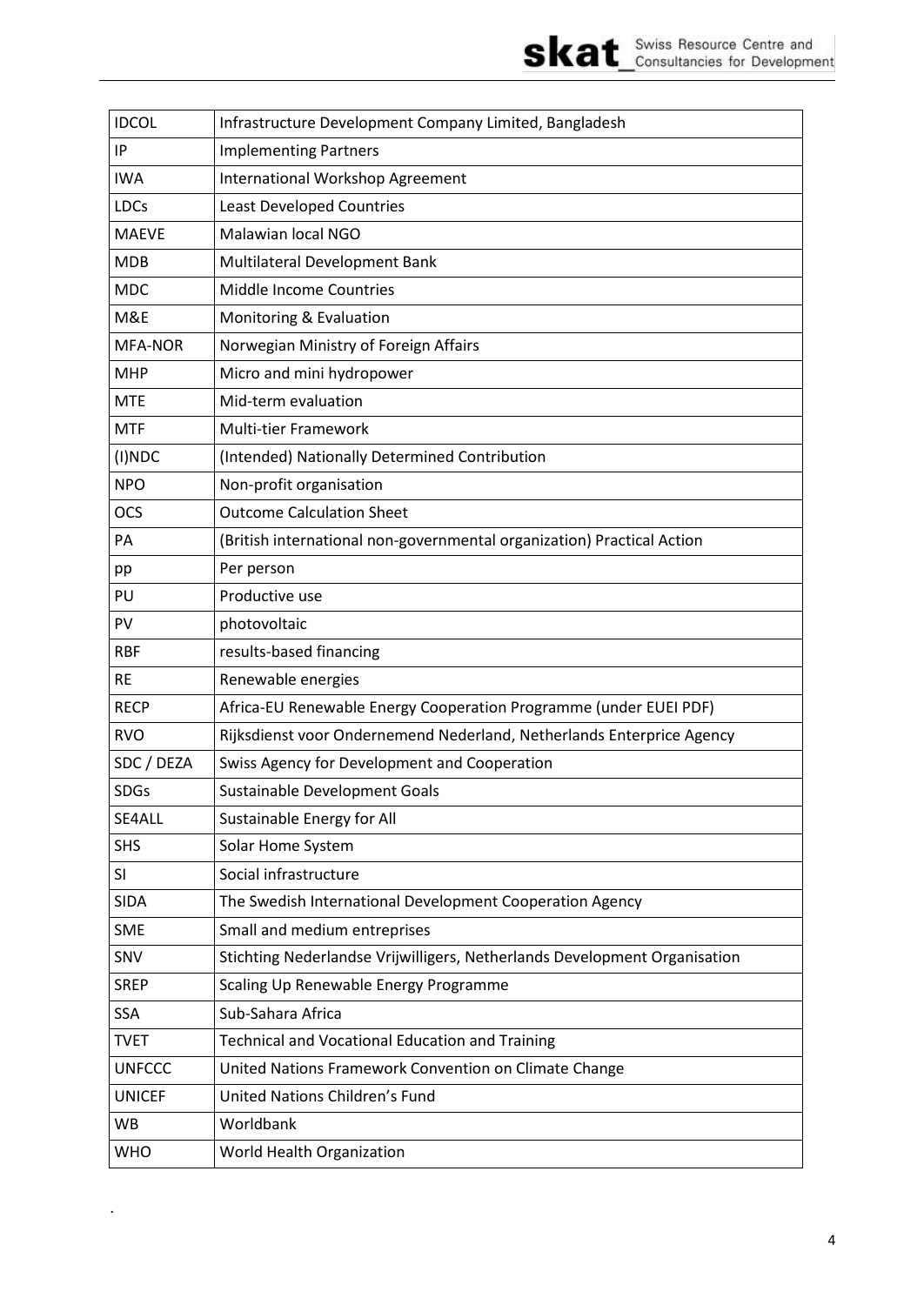

### <span id="page-9-0"></span>**1. Summary**

The present report critically reviews the EnDev Programme following the OECD DAC criteria, namely relevance, effectiveness, efficiency, impact and sustainability and assesses the governance and management of the EnDev Program. Based on the assessment, it gives a number of recommendations and suggests strategic building blocks. The authors base their assessment and appraisal on the perusal of reports, more than 20 interviews with EnDev's donor agencies, cooperating partners, implementing partners and EnDev's management as well as an online survey (with 35 participants). The assignment did neither include a portfolio review nor a detailed assessment at country level due to the ToR and the scope of the strategic evaluative review at global level.

- → Relevance: **The strategic assessment according to the OECD DAC criteria** showed that EnDev is of high **relevance** for the target group. It is well aligned with the various policies of its donor community, particularly regarding international agreements like Agenda 2030 and Paris Accord. The statements made by the different interviewees prove a really outstanding position of EnDev in the so-called **development landscape**. EnDev is one of the few programs with long-term experience in broad implementation of activities facilitating energy access for the poor. It is known for its flexible and pragmatic approach. Interviewees from cooperating partners SE4ALL, ESMAP / WB, GACC and EUEI PDF confirmed that there is strong interest in a **closer and strategically well-defined cooperation**. On the other hand, EnDev's own expectations towards these organisations and initiatives still remain to be figured out. A systematic in-depth analysis is needed to identify possible added values EnDev could get from the various partners to thus finally strengthen its role in the global development landscape.
- → Effectiveness: EnDev is a very professionally and **effectively** managed and implemented global program which at the end of 2017 over-achieved its original main goal to facilitate access to modern energy to 15 million people by 3.22 million (total of 18.22 million). Access to modern energy technologies and services gives poor people the chance to improve their living conditions. Furthermore, the program has a number of additional **positive development results/impacts** like gender, health and economic development.
- $\rightarrow$  Efficiency: Through its performance-based approach and a unique monitoring system the program is steered towards **high efficiency,** thus setting a good example also for other international organisations and initiatives. A mixture of project interventions, complementarity of cost coverage, cooperation with local implementation partners, flexible fund allocation and a lean management contribute to the efficiency of EnDev. Measures which would allow to improving efficiency further are intensified knowledge sharing, building up of even more local capacities, and closer exchange and harmonisation with other (national and international) stakeholders.
- $\rightarrow$  Impact: EnDev achieved significant **impacts** through increased efficiency in the cooking and lighting sectors, reduction of air pollution and related health problems, reduction of climatedamaging emissions, strengthening of capacities and development of pro-poor markets for improved cookstoves and off-grid solar products.
- $\rightarrow$  Sustainability: The results of the program are to a large extent **sustainable** because it capacitates entrepreneurs and individuals selling and maintaining energy products and services and contributes to market development**.** As in many other programs, sustainability problems exist in case of rural micro-grids and electrification of schools and health centres. Sustainability could be improved through stronger embedding of EnDev activities in the respective national energy sector context and supply concept. The risk of such efforts would be that EnDev might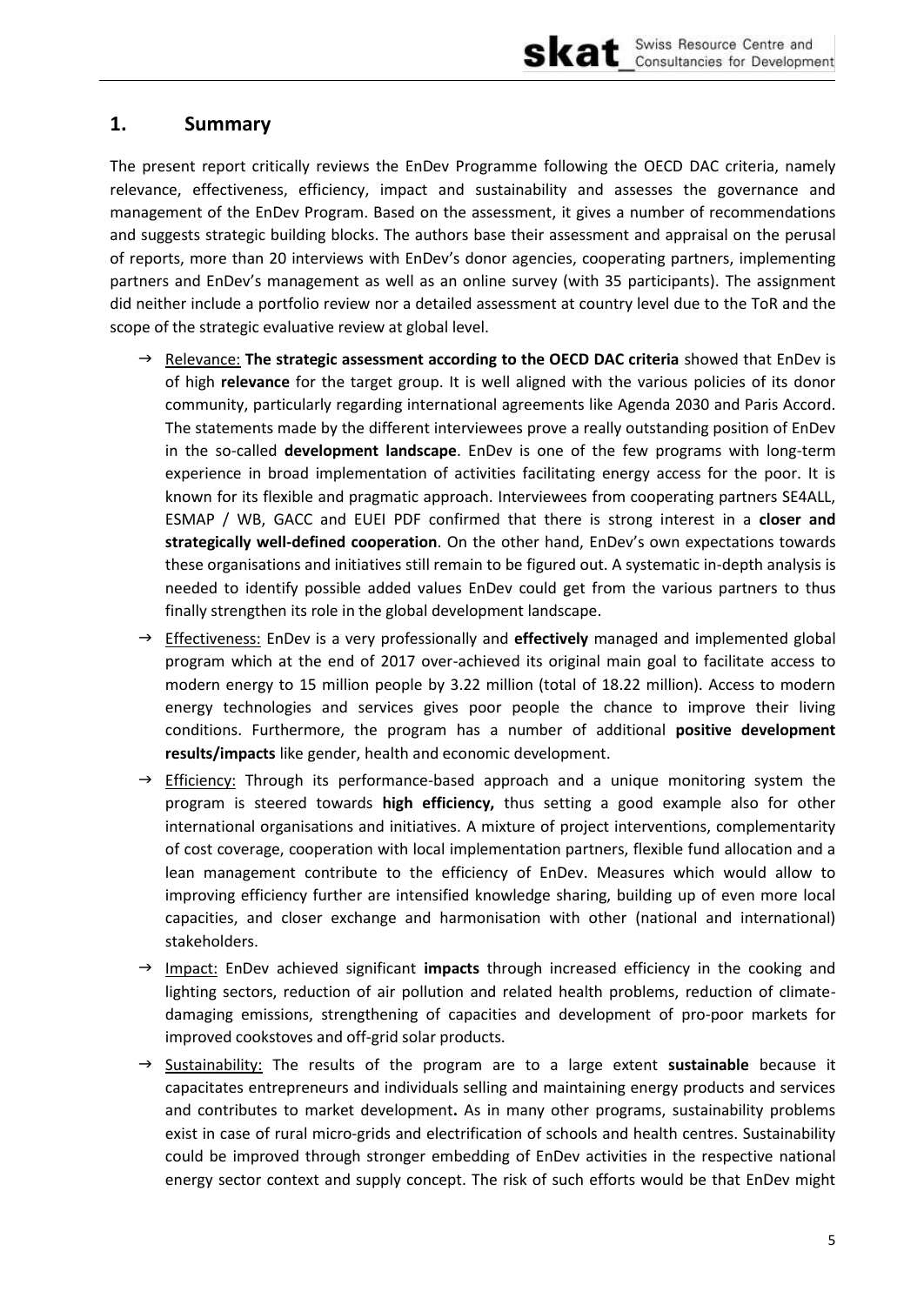lose its implementation focus. Therefore, EnDev should continue to well balance the implementation focus and policy advice.

- $\rightarrow$  Governance and management structure: The assessment of the governance and management of EnDev showed that the program has a lean and appropriate management setup. With the recent changes in the set-up the management has been well-adapted to the changed organizational requirements. EnDev' management in Europe operated at slightly below 7% of the total programme expenditures. Members of the Governing Board (meetings twice a year) bring in their points of view subject to their country's policy lines. This mainly affects decisions with financial consequences and thus has an impact on EnDev operating flexibly with the funds put at its disposal. A workspace the so-called "EnDev Wiki" is made available by Energypedia for all EnDev staff. Currently, about 380 EnDev staff members are on the Wiki and thus also have access to the knowledge platform Energypedia.
- $\rightarrow$  Portfolio management and steering of the program: EnDev has well-defined work responsibilities with respect to standard services: finances, outcome monitoring, impact monitoring, knowledge management, human resources, backstopping, during planning and implementation. EnDev management makes quite an important administrative and accounting effort to ensure smooth implementation of the significant number of projects in the various countries. Less earmarking and more long-term commitments from donors would alleviate these problems, reduce administrative cost and allow increasing efficiency. The management, in close cooperation with the Governing Board, defined "entry and exit criteria" and a specific procedure and criteria for upscaling of activities.
- $\rightarrow$  Quality control and performance assessment: EnDev applies a high end, rather conservative, reliable and transparent monitoring system which is at the same time a strong steering instrument. EnDev's outcome orientation and gradually optimized monitoring system are appreciated by most "outsiders". "Insiders" who need to meet the set outcome figures see advantages but also limitations in their freedom to invest in more complex and "not immediately fruitful" activities.

The second part of the report lists and elaborates on a number of recommendations and strategic building blocks deducted mainly from the results of the key stakeholder interviews and of the online survey but also from information drawn from various reports.

To actually play a more important role and increase its impact EnDev should:

- Contribute to transformational change: EnDev should intensify where appropriate efforts for  $\mathsf{L}$ transformational changes either with (governmental / other) cooperation partners or based on own activities.
- $II.$ Develop portfolio strategy and translate it into M&E system: EnDev should make use of the offered flexibility of EnDev donors with regard to the 20 Euro/person benchmark by now adapting its portfolio strategy and thus also its outcome figures in favour of a certain strategic re-orientation towards stronger focus also on:
	- $\bullet$ poverty reduction through income-generation and local economic development,
	- (better) supply of social infrastructure, but also  $\bullet$
	- recycling or at least save disposal of electronic waste.

These foci would accommodate the interlinkage of SDG7 with other development goals. It would neither turn the general EnDev approach inside out nor spoil the outcome-orientation. Aspects like e.g. supply of SMEs and job creation are already part of the indicators, however, they need to be broadened to income-generation and involvement of the local private sector,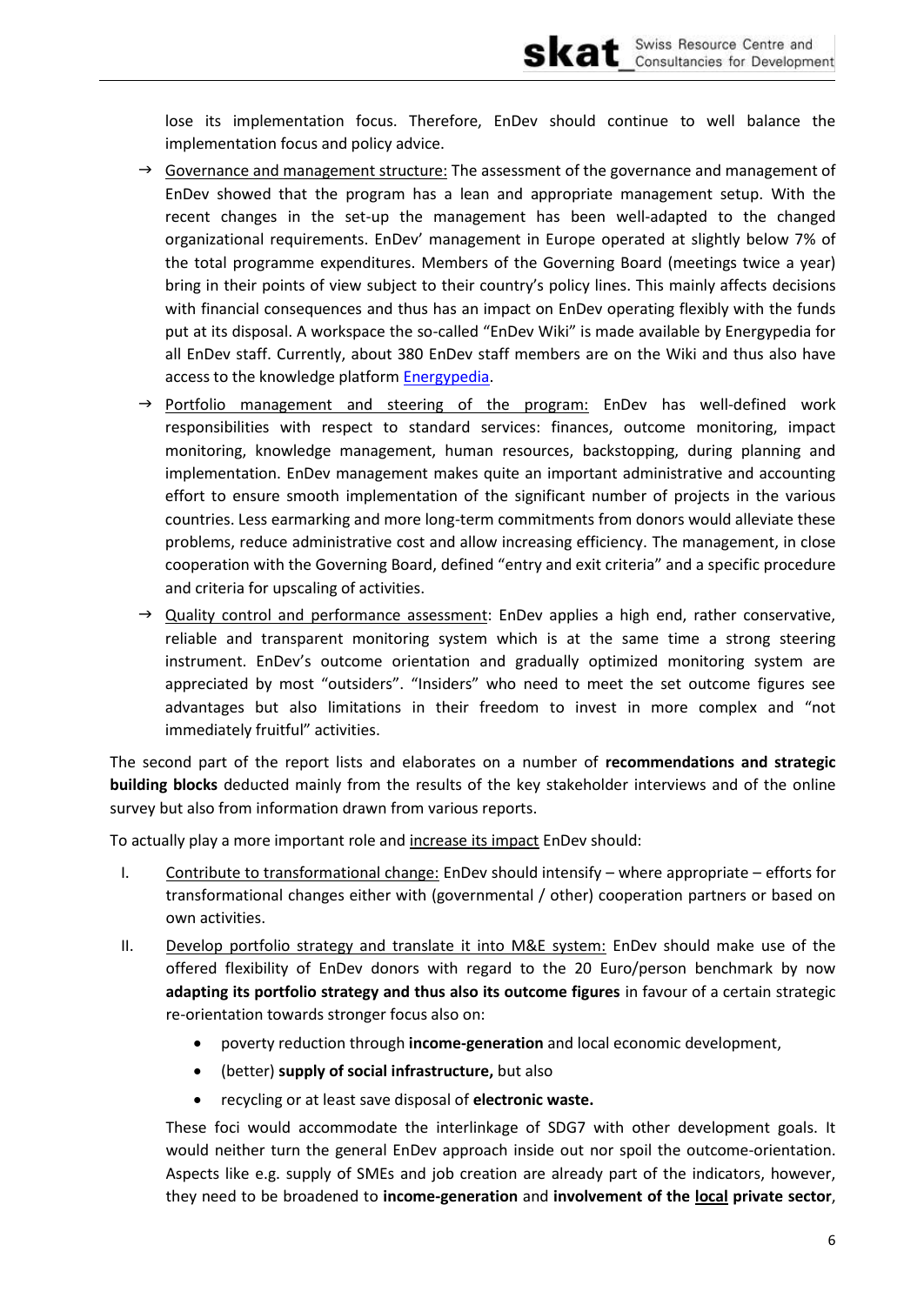while the international private sector is rather to be called in for provision of products/services not available (at the required quality) locally and/or to provide knowledge and technology transfer and build up local capacity. If it is decided to bring the above-mentioned aspects to the same level of importance with "access to modern energy", this would need to be reflected in the outcome figures to be accommodated with the required budget.

In the monitoring system: **clearly separating** a) cooking energy, b) off-grid electricity and c) mini grids / grid connection in the outcome figures and separately present their respective added values; incentivising multiplier effects ("multiplication factor" instead of reduction due to "contribution factor") and improve **transparency on cost** of "soft services" versus "hardware".

- III. Secure funding: EnDev should strengthen its **existing and establishing new partnerships** with those players (international organisations, government agencies etc.) who can replicate EnDev's approach/es and who can benefit from its lessons learned. Finally, partnering can also facilitate the required policy changes and create / strengthen ownership by local partners, both often vital to bring markets to scale and increase the sustainability of interventions.
- IV. Specify entry and exit strategies more clearly: EnDev should well define entry and exit strategies, also for multi-country activities.
- V. Strengthen implementation structure: EnDev should well define the selection processes of **implementing partners** and project (upgrading) proposals to guarantee **fair competition**, **resultoriented selection** and **flexibility** for the management.
- VI. Structure knowledge management and innovation: EnDev should take a strategic decision on the importance of knowledge management and assign (at least) a 1% share of the budget. This allows to (even more) systematically analysing **lessons learned** and disseminating it **more proactively** e.g. through Energypedia to achieve **multiplier effects**, increase its own **visibility** and to **impact in international discussions** (e.g. lobbying for improved cooking energy systems, linking climate topics to pro-poor approaches).
- VII. Develop strategic outreach: EnDev should develop an updated communication strategy and transfer it into an action plan to achieve **strategic outreach.**

The current report is the result of a "Strategic Evaluative Review". A more in-depth evaluation also on country level and a more thorough assessment which allows consideration of technology-specific program aspects would certainly yield more specific and concrete recommendations which can more easily be "translated" into action.

### <span id="page-11-0"></span>**2. Objectives and methodology of the strategic review**

The multi-donor Energising Development Programme (EnDev) is an energy partnership program funded mainly by 6 donor countries. It promotes sustainable **access to modern energy products and services that are affordable, meet the needs of the poor, and create positive economic, social and/or environmental impacts**. Target groups of EnDev are poor households, social institutions and SMEs. EnDev promotes access to modern energy through grid connection, mini-grids and off-grid technologies and products, including improved cookstoves. By mid-2017, EnDev comprised of 31 projects in 25 countries and of side activities in 5 additional countries. 21 of these 31 projects concern the support to improved cooking systems, 18 projects to off-grid solar technologies (SHS, pico PV), 10 to mini-grids (solar/hybrid or hydropower), 11 projects to grid extension, and another 5 projects to biogas.

EnDev is currently in its  $2^{nd}$  phase (2009-21) which directly followed the  $1^{st}$  phase (2005-09). Now, at mid-term, EnDev's strategy is being reviewed to accommodate changes in the global energy access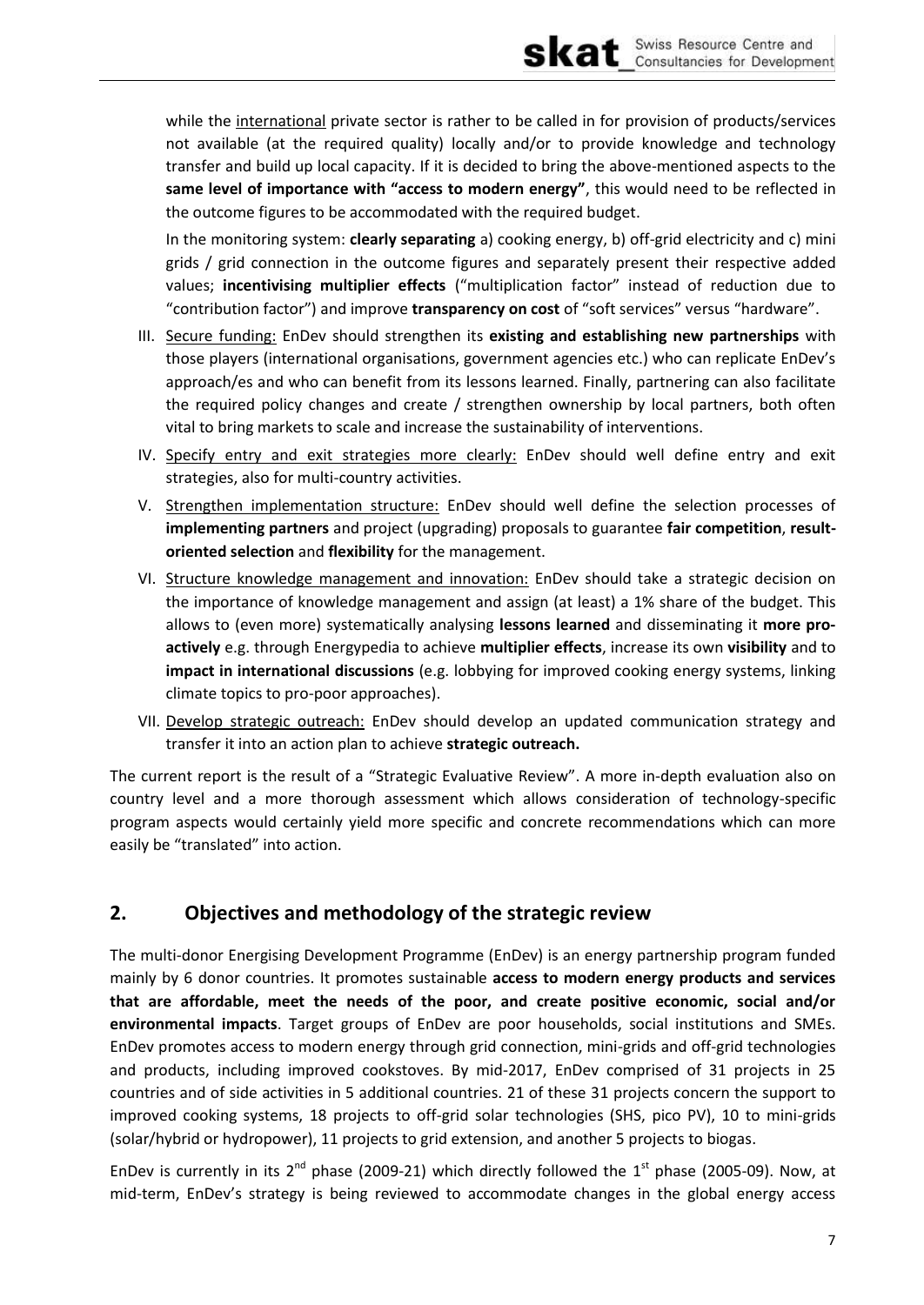agenda. The review included an assessment of EnDev's relevance, performance, structures, alignments, and management. Overall objectives were: 1) to review progress against objectives, 2) assess strengths and weaknesses of EnDev, compile lessons learned and give recommendations, 3) assess the added value of EnDev for donors, for international initiatives in support of the Agenda 2030 and Paris Agreement, as well as partner countries, 4) assess to which extent EnDev influenced transformational changes in partner countries and in the global energy access agenda and 5) develop options for EnDev's future strategy towards scaling its impact on the universal energy access ambitions, the national and global energy transformation(s), and social and economic development of its target groups. The review work (covering  $07/2013 - 06/2017$ ) has been based on existing reports, discussions during a Governing Board Meeting (Nov 2017), an online survey among implementing partners and 21 comprehensive stakeholder phone interviews with donor agencies, current partners, selected implementing partners, energypedia staff as well as the managing organisations GIZ and RVO.

#### <span id="page-12-0"></span> $3.$ Strategic assessment of the program according to the OECD DAC criteria

#### <span id="page-12-1"></span> $3.1.$ Relevance

Given the global gap in achieving SDG 7, not only in LDCs but also in rural remote areas of many non-LDCs, EnDev as a global programme is addressing "relevant topics for relevant target groups". The assessment has shown EnDev's high relevance

- 1. With regard to the Agenda 2030, because it significantly contributes to SDG7; it over-achieved its goal of assisting 15 million people to get access to modern energy. In addition, it contributes to a number of other SDGs (e.g. gender, health)
- 2. With regard to the Paris Accord, EnDev contributes to reduction of CO<sub>2</sub>eq emissions of 1.9 million/year which is not so high in absolute figures. However, by creating awareness on energy efficiency (cleaner and more efficient cooking) as well as on renewables, EnDev is "co-initiator" of a transformational change towards a more climate friendly development. In addition, it clearly contributes to increase peoples' resilience against impact of climate change.
- 3. For the target group, through its implementation focus and pro-poor approach
- 4. For its donor agencies, by well aligning the programme with the respective policies (selection of countries, including Result-Based Financing (RBF), gender focus, and its outcome-orientation)
- 5. Even for other international organisations and initiatives where EnDev is highly appreciated for its implementation focus, achievement of target figures and hands-on experience.

Worldwide a variety of initiatives, programs and funds, which are relevant for EnDev, has been established and the overall number is still continuously increasing. Representatives of the currently main cooperation partners of EnDev at global level have been interviewed: Sustainable Energy for All SE4All (initiative of the UN General Secretary), Energy Sector Management Assistance Program ESMAP / WB, Global Alliance for Clean Cookstoves GACC, European Union Energy Initiative-Partnership Dialogue Facility EUEI PDF today GET.pro, with its service line "RECP" - Africa EU Renewable Energy Cooperation Program. All interviewees from cooperating partners confirmed that EnDev plays an important role in the "development landscape" and that there is strong interest in a closer and strategically well-defined cooperation. The interviews helped to better understand their expectations. EnDev's own expectations towards these organisations and initiatives still remain to be figured out. A systematic in-depth analysis is needed to identify possible added values EnDev could get from the various partners.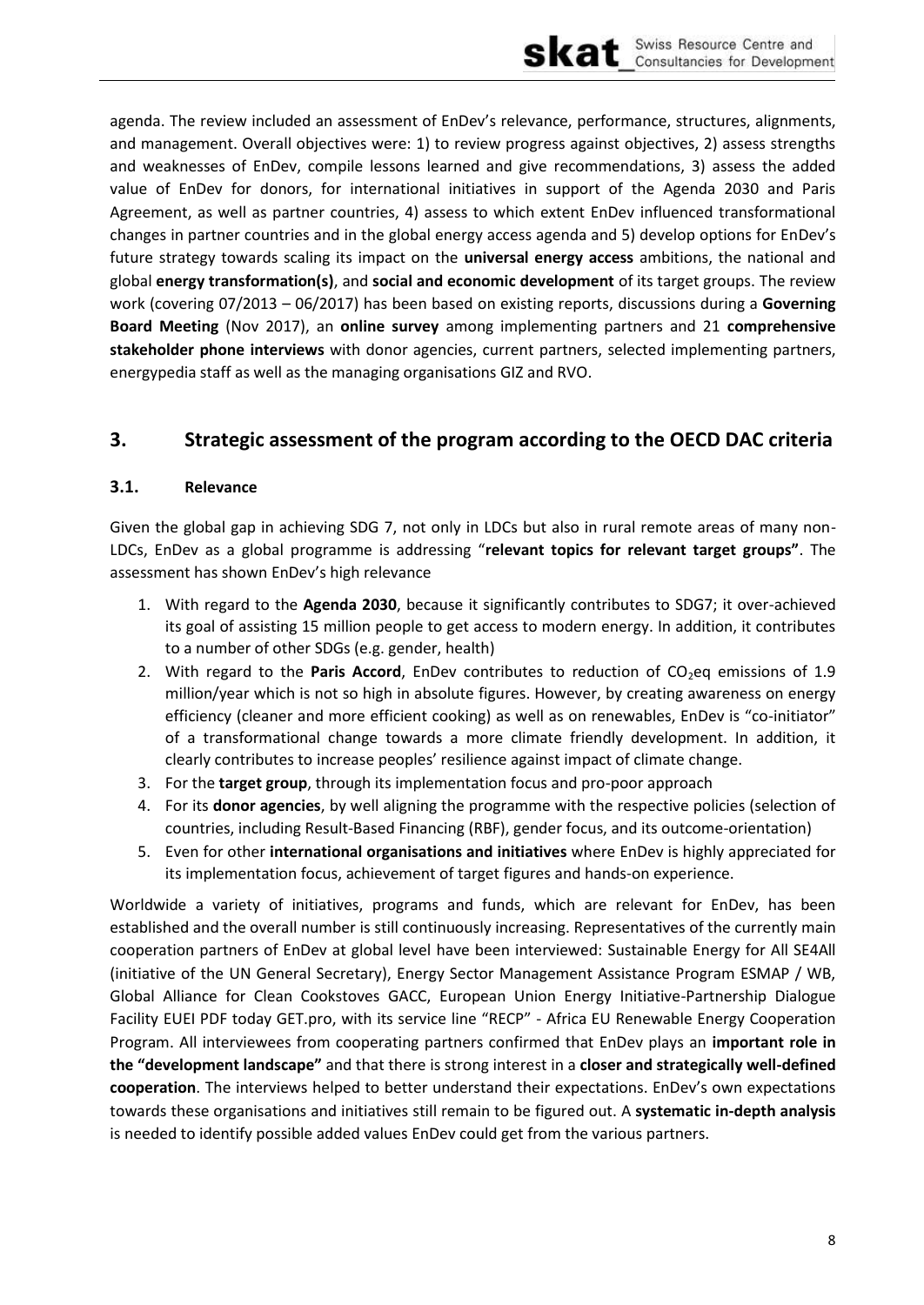#### <span id="page-13-0"></span> $3.2.$ **Effectiveness**

The EnDev Programme has over-achieved its original major target figure of "15 million people with access to modern energy" by 3.22 million (today 18.22 million beneficiaries). The original logframe had been adapted during the course of the program. Indicators have finally been defined per 100,000 Euro programme budget as specified in the following table.

<span id="page-13-1"></span>Table 1: New indicators (in red) - fixed based on a defined budget - and their status of achievement

| (New) Indicators                                         | <b>Targets until</b><br>2021 per 100,000<br><b>EUR project</b><br>budget | targets until<br>12/2019<br>(based on 360<br>million $Euro)^1$ | Current<br>results<br>06/2017 | Progress-<br>assessment         |
|----------------------------------------------------------|--------------------------------------------------------------------------|----------------------------------------------------------------|-------------------------------|---------------------------------|
| No. of people with access                                | 5000                                                                     | 20 million                                                     | 18.2 million                  | on track                        |
| No. of supplied social<br><b>institutions</b>            | 10                                                                       | 36,000                                                         | 19,900                        | <b>Progress</b><br>insufficient |
| No. of (supplied?) SMEs                                  | 20                                                                       | 72,000                                                         | 40,200                        | <b>Progress</b><br>insufficient |
| No. of people cooking at<br>tier level 2 (and higher)    | 1500                                                                     | 5.25 million                                                   | 4.7 million                   | On track                        |
| No. of created jobs (full<br>time equivalents)           | 5                                                                        | 17,500                                                         | 10,650                        | On track                        |
| generation capacity based<br>on renewable energy         | 500 W                                                                    | 1.75 MW                                                        | 42.5 MW                       | Overachieved                    |
| <b>Reduction/prevention of</b><br>annual $CO2$ emissions | 400 t                                                                    | 1.5 million t<br>$CO2$ eq                                      | 1.9 million t<br>$CO2$ eq     | Overachieved                    |

In a nutshell, in quantitative terms and considering the targets of the original and modified logframe, EnDev reached its overall goal, but some weaknesses still need to be addressed. Strengths and weaknesses as specified by the interviewees and survey participants are summarised in Table 2.

<span id="page-13-2"></span>Table 2: Strengths and weaknesses of EnDev as expressed by interviewees and in the online survey

| <b>Strengths of EnDev</b>                         | <b>Weaknesses of EnDev</b>                    |  |
|---------------------------------------------------|-----------------------------------------------|--|
| Different donors bundle their conceptional,       | • Programme steering needs more               |  |
| political and financial resources and competences | harmonisation between different donors,       |  |
| for a common goal (SDG7), which leads to more     | while also (donors') policies and policy      |  |
| international visibility and more impact          | changes need to be integrated (e.g. refugees  |  |
| (contribution to Paris Declaration and other      | & migration); decide whether new focus is     |  |
| efforts for donor harmonisation)                  | first "tested" or immediately integrated into |  |

<sup>&</sup>lt;sup>1</sup> The access target for 2019 was increased because the originally planned 18 million were already achieved. Some other targets for 2019 are slightly lower than calculated as data are only available since the new indicators were introduced in 2015.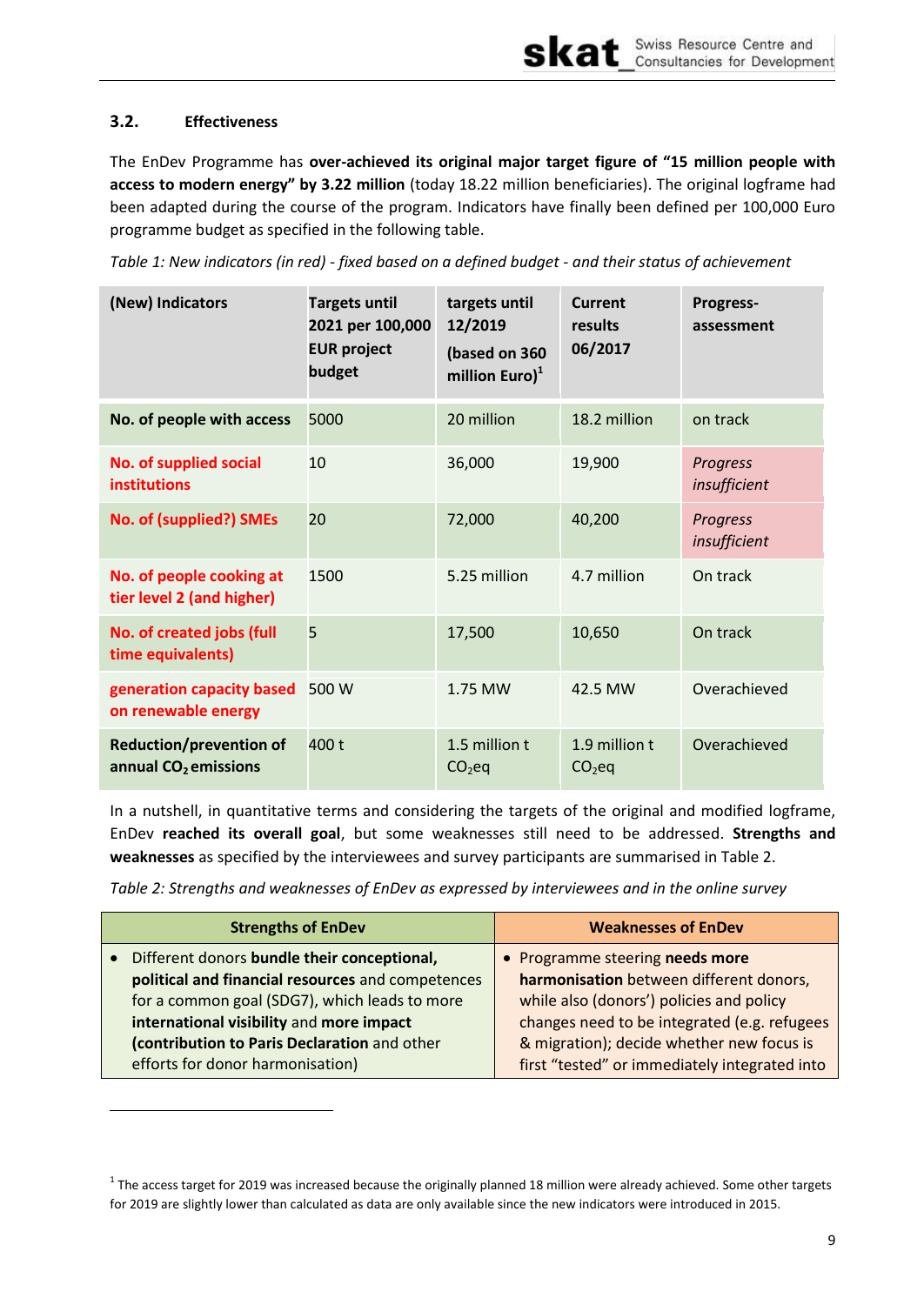

|           | Focus on implementation and results                                                                                                                                                                                                                           | overall approach                                                                                                                                                                                                         |  |
|-----------|---------------------------------------------------------------------------------------------------------------------------------------------------------------------------------------------------------------------------------------------------------------|--------------------------------------------------------------------------------------------------------------------------------------------------------------------------------------------------------------------------|--|
|           | Aggregated reporting on outcomes strengthens<br>credibility and international influence; robust                                                                                                                                                               | • More complex management structure and<br>coordination                                                                                                                                                                  |  |
|           | monitoring with conservative approach; helpful for<br>political communication                                                                                                                                                                                 | • Earmarking: if that becomes too dominant,<br>would weaken the brand / core of EnDev                                                                                                                                    |  |
|           | EnDev creates opportunities for market<br>development and supports local private sector<br>while still also targeting poorer, vulnerable people<br>in rural and remote areas through temporary<br>subsidisation                                               | • Lack of a more holistic view: link between<br>SHS, mini grids, national grid<br>• Strategic dialogue at national level (with<br>governments) differs from country to<br>country and needs to be further                |  |
|           | Possibility to test new strategies / approaches (at                                                                                                                                                                                                           | strengthened                                                                                                                                                                                                             |  |
|           | a smaller scale); also useful for bilateral activities<br>High flexibility in many ways and pragmatism in<br>EnDev's implementation structure (EnDev is<br>opportunistic, meaning "it goes where it can<br>achieve most", not only a strength!); "not too big | • Perceived dominance of countries which<br>are managing EnDev (Germany and<br>Netherlands); sometimes lack of fair<br>competition<br>• Even more local management capacity in                                           |  |
|           | and not too small"; can be innovative                                                                                                                                                                                                                         | countries needs to be built up                                                                                                                                                                                           |  |
|           | Engaging capable implementing partners is a<br>strong feature                                                                                                                                                                                                 | • Achievement of RBF objectives is lagging<br>behind; take-off took longer than expected                                                                                                                                 |  |
|           | Building up of local capacities taking the situation<br>of each programme country carefully into account                                                                                                                                                      | (high complexity of the modality, variable<br>quality of implementing teams)                                                                                                                                             |  |
| $\bullet$ | EnDev continuously developed using also lessons,<br>results and structures built up during (former)<br>bilateral projects which facilitated a robust basis<br>with regard to project approaches & logistics in<br>the countries                               | • Discrepancy between invested resources &<br>achievements on the one hand and<br>external visibility on the other hand (also in<br>international debate), "nobody knows how<br>many mini grids EnDev already supported" |  |
|           | EnDev has more "institutional memory" than<br>many bilateral programs; applies lessons learned<br>more systematically                                                                                                                                         | • Less national visibility of donor countries in<br>country of implementation                                                                                                                                            |  |
|           | EnDev as a global programme facilitates cross-<br>country learning                                                                                                                                                                                            | • Current size of the programme is also<br>reducing its flexibility; e.g. funding<br>constraints now more difficult to handle                                                                                            |  |
|           | Partners in the countries (national<br>administrations, ministries etc.) are mostly on<br>board; EnDev not felt like being imposed<br>(addresses needs); where it explicitly addressed<br>energy policy it achieved a lot                                     | • Knowledge management could be (even<br>more) improved                                                                                                                                                                  |  |

### <span id="page-14-0"></span>**3.3. Efficiency**

"Efficiency" is a measure of how economically resources (funds, expertise, time etc.) are converted to results. Another implication is the **timely achievement** and whether programme implementation is the **most efficient, compared to alternatives**. EnDev "facilitates access to modern energy" by developing markets (e.g. for ICS, pico PV systems, SHS) by training stove producers, doing consumer awareness campaigns, improving transport logistics, implementing or introducing quality control etc. In other cases, EnDev contributes to hardware investment cost (e.g. viability gap financing for mini hydro in Rwanda, 70% subsidisation of PV-diesel mini grids in Senegal). The **overall cost of an intervention depends on numerous parameters**: which activities are required to produce the result, which technology or tier level is aimed at, which other (government) programs already exist (e.g. subsidisation of mini grids in Indonesia), educational background of training participants etc.. Some of these **parameters are not**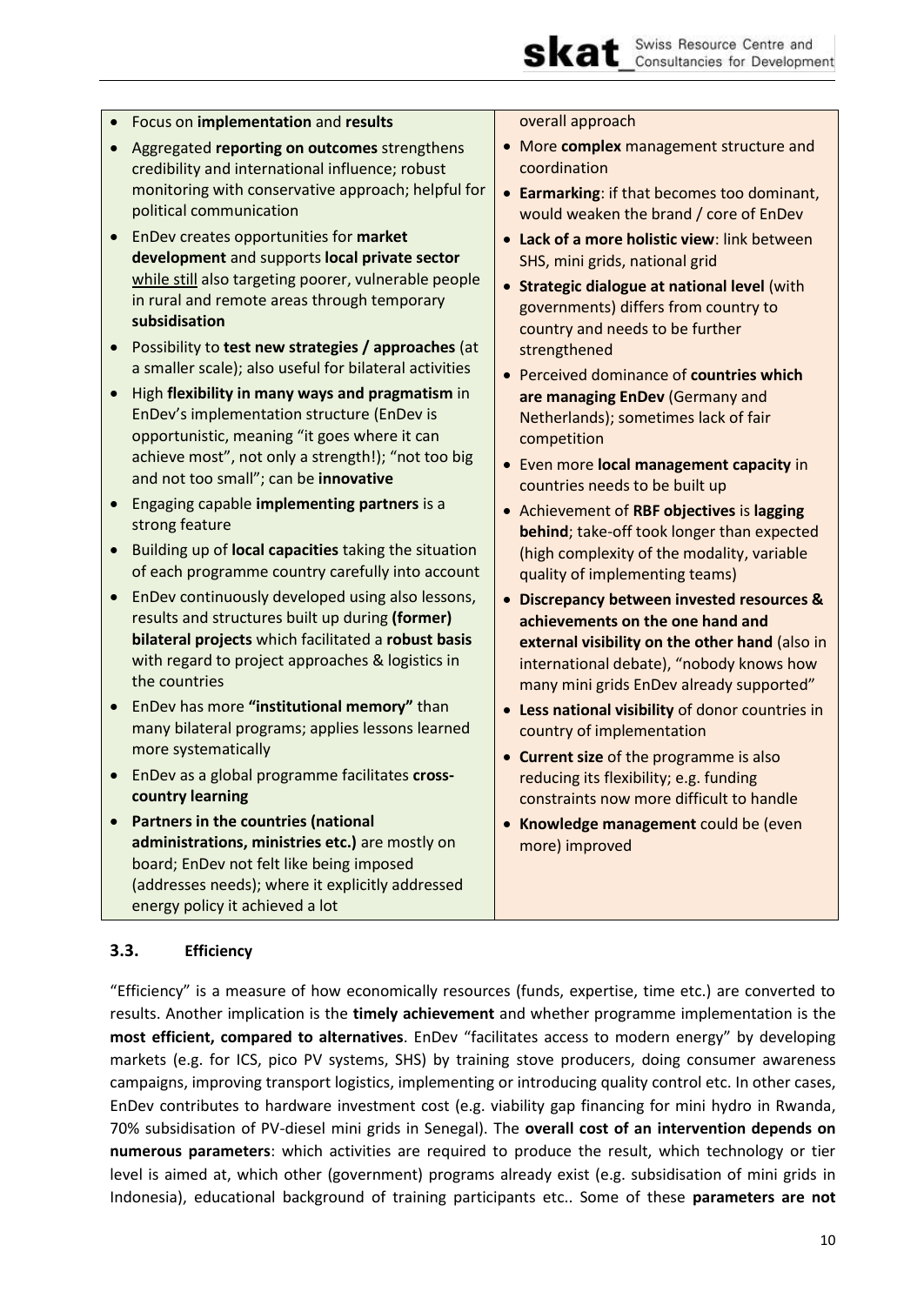**under EnDev's control, others are**. [Table 3](#page-15-0) lists the three main aspects where EnDev can influence its efficiency (left column) and the measures successfully taken to address them (right column).

skat

| <b>Controllable</b><br>efficiency parameters                                          | EnDev's approach to ensure high efficiency                                                                                                                                                                                                                                                                                                                                                                                                                                                                                                                                                                       |  |
|---------------------------------------------------------------------------------------|------------------------------------------------------------------------------------------------------------------------------------------------------------------------------------------------------------------------------------------------------------------------------------------------------------------------------------------------------------------------------------------------------------------------------------------------------------------------------------------------------------------------------------------------------------------------------------------------------------------|--|
| select intervention<br>areas which allow for<br>"optimum results at<br>limited costs" | . EnDev selects a mixture of project interventions in the cooking and<br>electricity sector, a mixture of different levels of supply (tiers) subject to the<br>specific target groups and to the general frame conditions<br>. Higher cost and/or temporary subsidisation only accepted to ensure "leave<br>no-one behind strategy" (e.g. remote areas, refugee camps), to address<br>market deficiencies etc.                                                                                                                                                                                                   |  |
| optimise the<br>intervention<br>approach                                              | . Project proposals selected based on performance based approach, ensuring<br>EnDev only covers those cost which are not covered by other stakeholders<br>. Well-developed monitoring system (including adjustment figures) allows for<br>effective control and steering towards high efficiency, provides proof of the<br>achieved outcomes to ensure expenditures are justified.<br>. EnDev mainly works with local implementing partners (inter-/national<br>NGOs with local staff (partly supervised by GIZ country responsible)<br>• EnDev very flexibly allocates funds per technology and country program |  |
| keep its own<br>management cost as<br>low as possible                                 | . EnDev has a very lean management at HQ: the overall percentage used for<br>management and backstopping is in the range of <b>7-8% of the overall</b><br>budget; at yearly expenditures of 30 million Euro/year this corresponds to<br>about 2.4 million Euro. From the latter about 1.5 million Euro/year are staff<br>cost, out of which about 10% (meaning 150,000 Euro/year are used for<br>M&E). Overhead cost like travel expenditures are kept very low.                                                                                                                                                 |  |

<span id="page-15-0"></span>*Table 3: "controllable efficiency parameters" and EnDev's measures to address these parameters* 

For a detailed assessment of efficiency, different country interventions would have to be analysed separately to compare e.g. different activities on ICS or different activities for mini grids, also with other (bilateral) projects. GIZ as organisation does **not have comparable figures at hand**. Other projects obviously do not calculate such cost per person. This may be an indication that comparability is almost never prevailing because project activities and consequently "expense items" vary widely.

The EnDev management stresses that the 20 Euro/person benchmark is an encouragement for projects to **aim at cost efficiency, and lean approaches**, but is not excluding projects above the benchmark provided they give a proper justification. Implementing Partners emphasised that the  $\epsilon$  20 pp benchmark cannot be applied in the same way in **all countries with hugely differing characteristics.** Remoteness of the target area, technology and institutional aspects are to be taken into account.

To summarise, the **general efficiency** of the programme is assessed to be very high in particular due to the strong performance-based approach. To assess the cost efficiency of the programme in detail is difficult because of the variety of activities (variety of resources mobilised / inputs as well as variety of goods and services produced / outputs). The programme is definitely very **time-efficient** because it already over-achieved its overall target figure. The "time dimension" can also be looked at with reference to "how long the results are sustaining". Through a number of activities like capacity building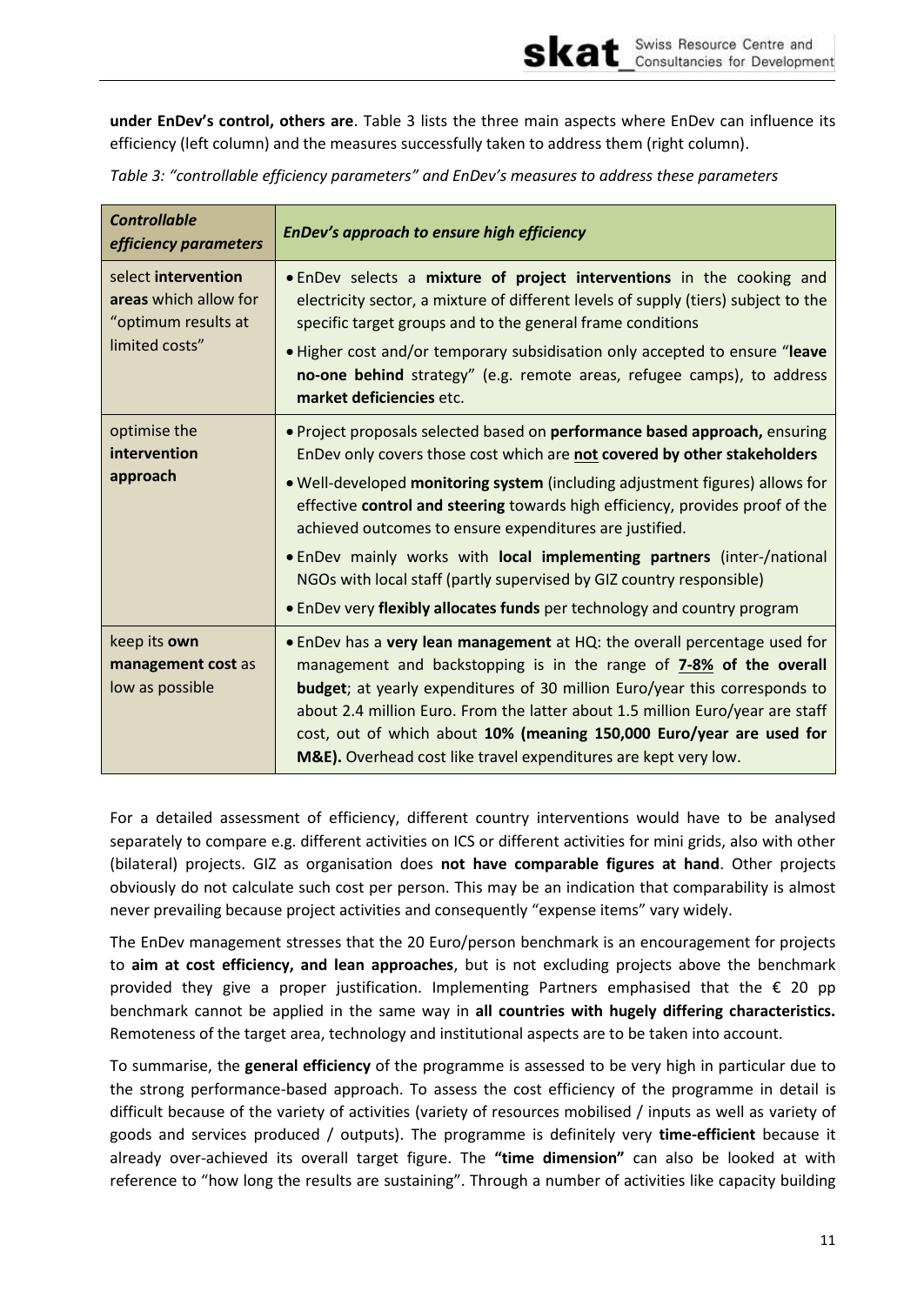(at different levels), awareness campaigns, developing markets, introducing quality control etc. EnDev is addressing long-term sustainability.

skat

Looking at "climate-efficiency", one could simply divide the rough expenditures of 30 million Euros per year by 1.9 million tons of avoided CO<sub>2</sub>eq emission, which results in about 16 Euro per ton<sup>2</sup>. This is a rather high efficiency. The programme's efficiency should however NOT only be measured with such bold figures because EnDev has many more additional - not easy to measure - impacts, which further increase its overall efficiency.

Important measures to *improve the efficiency* further are knowledge sharing and cooperation / harmonisation: Some interviewees stated that with regard to internal exchange of knowledge and experience an optimum is already achieved whereas others see still room for improvement. Building up even more local capacities (NGO's, GOs, associations etc.) and further increasing efforts for sharing of EnDev's global experience to ensure that this knowledge remains in the specific country even after project end is considered crucial. Beyond its current efforts to harmonise with other energy projects in a country or region, EnDev should even more exchange with other (international) stakeholders.

Regarding overall programme efficiency the following should be taken into account. Controllable as well as uncontrollable parameters<sup>3</sup> influence both the overall programme efficiency with respect to the "cost to facilitate access to modern energy". What EnDev can contribute to SDG 7, depends on both types of parameters. This is even more important if benchmarks for specific technologies/tiers are discussed. The overall budget spent by EnDev mainly depends on types of activities (technical assistance, training, establishing an RBF structure etc.). A direct link between program expenditures and real "hardware cost" for a specific technology only exists where such hardware is (temporarily) subsidised (procurement of goods instead of only providing "soft services"). A technology-specific benchmark is considered to be important but might also be misleading. The figures in column 3 in Table 4 may give rise to the impression that access to improved cooking can be provided at 7.5 Euro pp and access to electricity e.g. from a mini-grid at 45 Euro pp. However, the EnDev benchmark cost stands for how much it costs for EnDev to "facilitate sustainable access to energy" which is subject to government / other donor subsidy to a specific technology, technology cost, know-how in the country, required training etc. What is required for improved cooking or electricity is extremely complex. The very rough figures for investment costs (column 2 in Table 4) are listed to show the order of magnitude of the "real price"<sup>4</sup>, just to implement the hardware. EnDev strives to use funds efficiently by e.g. supporting organisations with strong own contributions in kind or in cash. In some cases, consumers pay the "full investment cost", in some cases (different) sources for subsidisation are made use of. BUT, in particular for mini grids and grid connection, such additional sources are vital for any EnDev intervention.

 $^2$  With a CDM price of 0,... Euro/t, EnDev cannot compete but with EU ETS in the order of magnitude of 7 Euro/t EnDev compared to other development projects could maybe competitive (in some fields?); to be analysed.

<sup>&</sup>lt;sup>3</sup> Meaning controllable / uncontrollable by EnDev.

 $4$  Including all cost (+ profit) for equipment and installation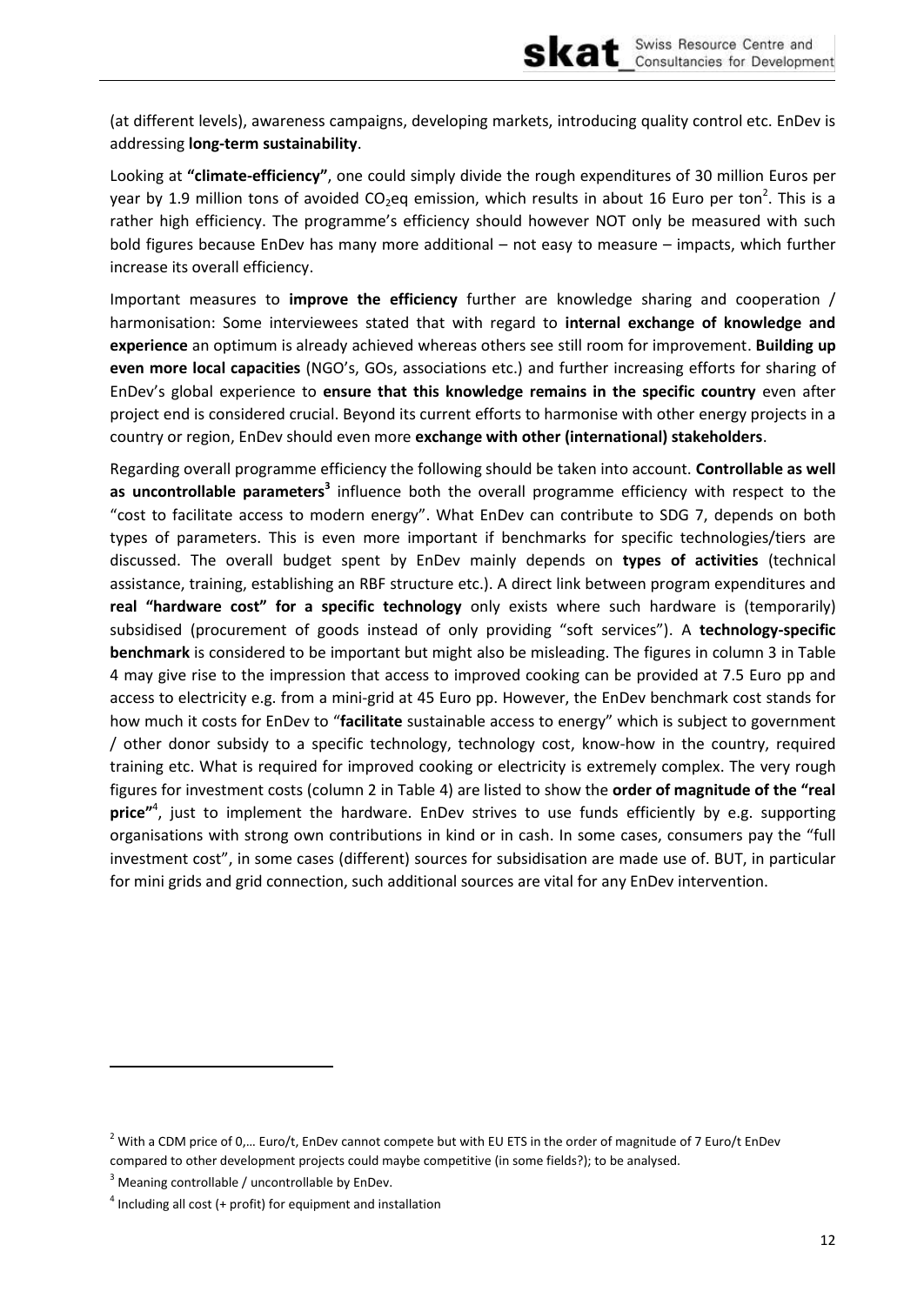<span id="page-17-0"></span>*Table 4: Cost per person for different technologies: investment cost & EnDev cost to facilitate access* 

skat

| <b>Technology option</b>                                        | Investment cost (for hardware) <sup>5</sup><br>Assumption of 5 pers/device or connection           | <b>Current "EnDev cost to</b><br>facilitate access"                                     |  |
|-----------------------------------------------------------------|----------------------------------------------------------------------------------------------------|-----------------------------------------------------------------------------------------|--|
| <b>Improved cookstove</b><br>(depending on technology<br>level) | < 1 to 14 Euro/pers                                                                                | on average 7.5 Euro/pers<br>for improved cooking                                        |  |
| <b>Biogas system</b>                                            | 40 Euro/pers in Asia and close to 200<br>Euro/pers in Rwanda                                       |                                                                                         |  |
| <b>Pico PV appliance</b>                                        | 7-15 Euro for a relatively cheap device<br>(higher quality more expensive)<br>$(1.5-3$ per pers.?) | on average 45 Euro/pers<br>for "electricity" (averaging<br>picoPV, SHS, mini grid, grid |  |
| <b>SHS</b><br>e.g. 50 W system                                  | 5-11 Euro/W<br>250-550 Euro → 50-110 Euro/pers                                                     | connection)                                                                             |  |
| Mini grid                                                       | 50-100 Euro/pers for MHP (in Asia)<br>100-250 Euro/pers for PV                                     |                                                                                         |  |
| <b>Grid connection</b>                                          | 50-400 Euro/connection<br>10-80 Euro/pers depending on country (if<br>grid nearby!)                |                                                                                         |  |
| <b>Overall average</b>                                          |                                                                                                    | <b>20 Euro/person</b>                                                                   |  |

The overall **benchmark of 20 Euro pp** can be misleading in a sense that donors start calculating on "how much funds are required to supply 3 billion people with improved cooking stoves and 1 billion people with electricity". The current logframe incites donor agencies to follow this "linear logic" by specifying what can be achieved with 100,000 Euro. This would assume that all supply has to be provided from the outside and (almost) no internal country development happens. However, if a local energy industry is developing and the economic situation is improving because a critical mass of the people has access to modern energy, ideally, a development process continues without such massive external support. Precondition is that the course is set for a **self-contained development through capacity building, know-how transfer, policy advice and further activities targeting sustainability**. From a **user perspective,** what counts even more than the investment cost - which is often subsidised by development projects - are the **operational costs** (or in case of short lifetimes the **replacement cost**).

l

<sup>&</sup>lt;sup>5</sup> Figures from IRENA Publication and own estimates; these figures do NOT include marketing, quality assurance, R&D or management cost. They rather provide a rough estimate of pure investment cost of the technology (equipment and installation)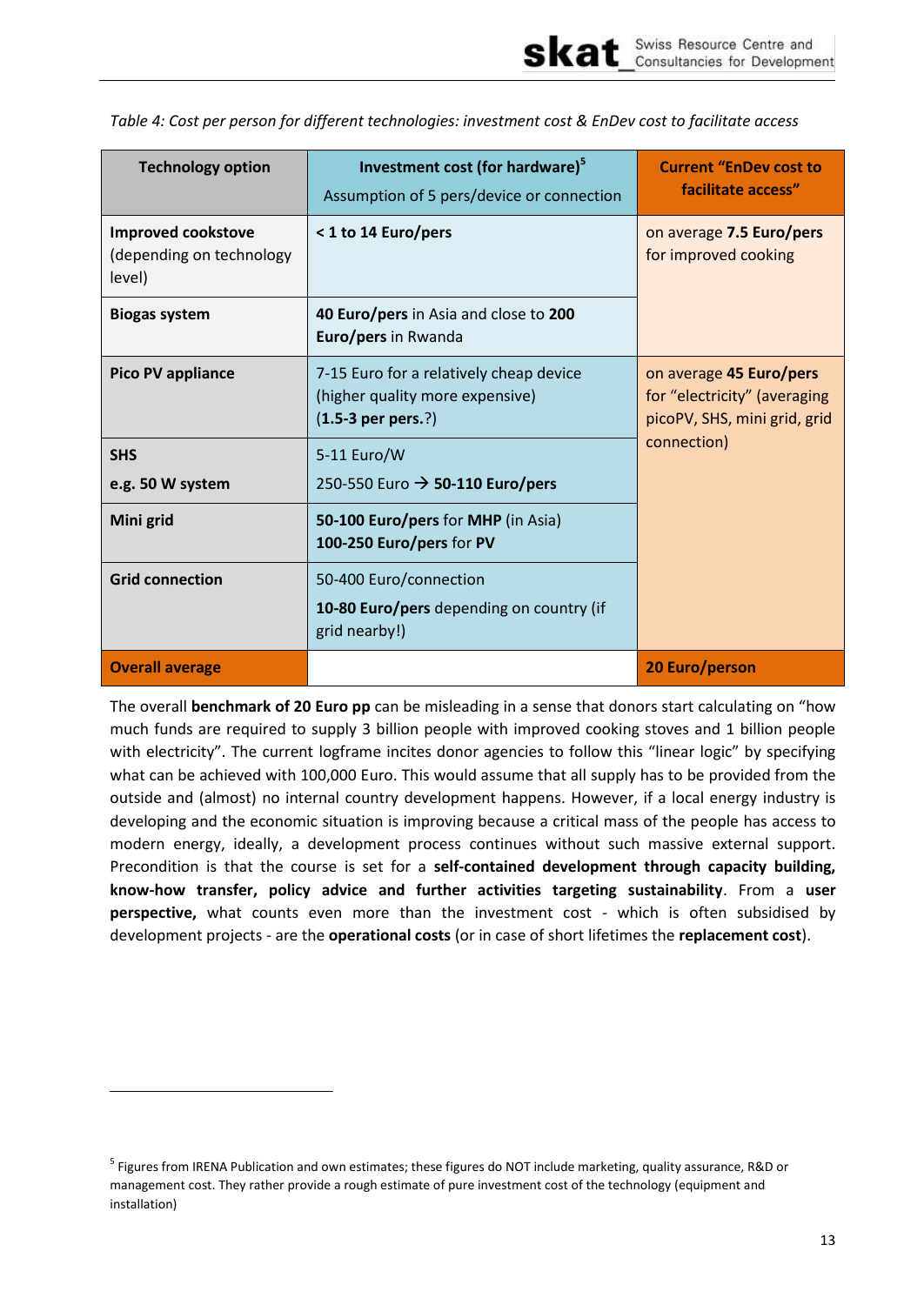### <span id="page-18-0"></span>**3.4. Impact**

EnDev's main impacts (specified in the ToR for the current study) together with a respective comment on their achievement are listed in [Table 5.](#page-18-1) On a policy level, the programme inspired transformational changes and had **national impacts** (e.g. development of national ICS standards, awareness for quality products). A differentiation between outcome and impact is sometimes difficult, especially if the impact should be measured by impact studies and not only by calculations. It is impossible to (quantitatively) analyse all the various impacts for all EnDev countries. After the last evaluation in 2014, it was decided to focus on strengthening the validation of reported numbers and reduction factors which has been done successfully. EnDev management is regularly analysing the scientific literature on cause-effectrelated impacts of access to electricity and modern cooking technologies.

| Impact                                     | <b>Comments on achievement</b>                                |
|--------------------------------------------|---------------------------------------------------------------|
| - To increase the efficiency of the use of | People who got access to "modern energy": 13.77 million       |
| cooking and lighting energy sources in     | served by an improved and thus more efficient cookstove       |
| benefiting households                      | and 4.45 million supplied by energy services based on RE      |
|                                            | and energy-efficient appliances                               |
| - To reduce indoor air pollution           | Reflected in number of people using ICS which significantly   |
|                                            | reduce indoor air pollution (also through improved cooking    |
|                                            | set-ups like ventilation etc.)                                |
| - To reduce health problems related to     | Not directly measured but obvious through reduced             |
| the use of traditional energy services,    | indoor-air pollution for 6.7 million women and children       |
| especially for women and young             | due to usage of ICS                                           |
| children                                   |                                                               |
| - To reduce climate-damaging emissions     | Per year 1.9 million tons of CO <sub>2</sub> eq are mitigated |
|                                            | Wood and charcoal stoves supported by EnDev save up to        |
|                                            | 1.7 million tons of firewood each year contributing to        |
|                                            | reduction of forest degradation                               |
| - To develop and strengthen pro-poor       | 40,000 trained technicians, stove producers, sales agents     |
| markets for improved cook-stoves and       | sell affordable (or temporarily subsidised) ICS and off-grid  |
| off-grid solar products                    | solar products and provide after-sales services               |
| - To build and strengthen local gender-    | Selective studies in Ethiopia and Kenya show that EnDev       |
| neutral capacities                         | seriously addresses the topic although more could be done     |
| - To generally improve people's living     | Numerous case studies provide proof of improved living        |
| conditions.                                | conditions in addition to the occasionally implemented        |
|                                            | impact studies. E.g. > 13,400 supported schools gained        |
|                                            | access to modern energy services (better learning)            |

### <span id="page-18-1"></span>*Table 5: Achievements of impacts*

For the future, it is recommended to **distinguish more clearly between outcomes and impacts**. Key data currently directly collected by the monitoring system should be considered as outcomes. Figures estimated or calculated based on the outcome figures, should be considered as impacts.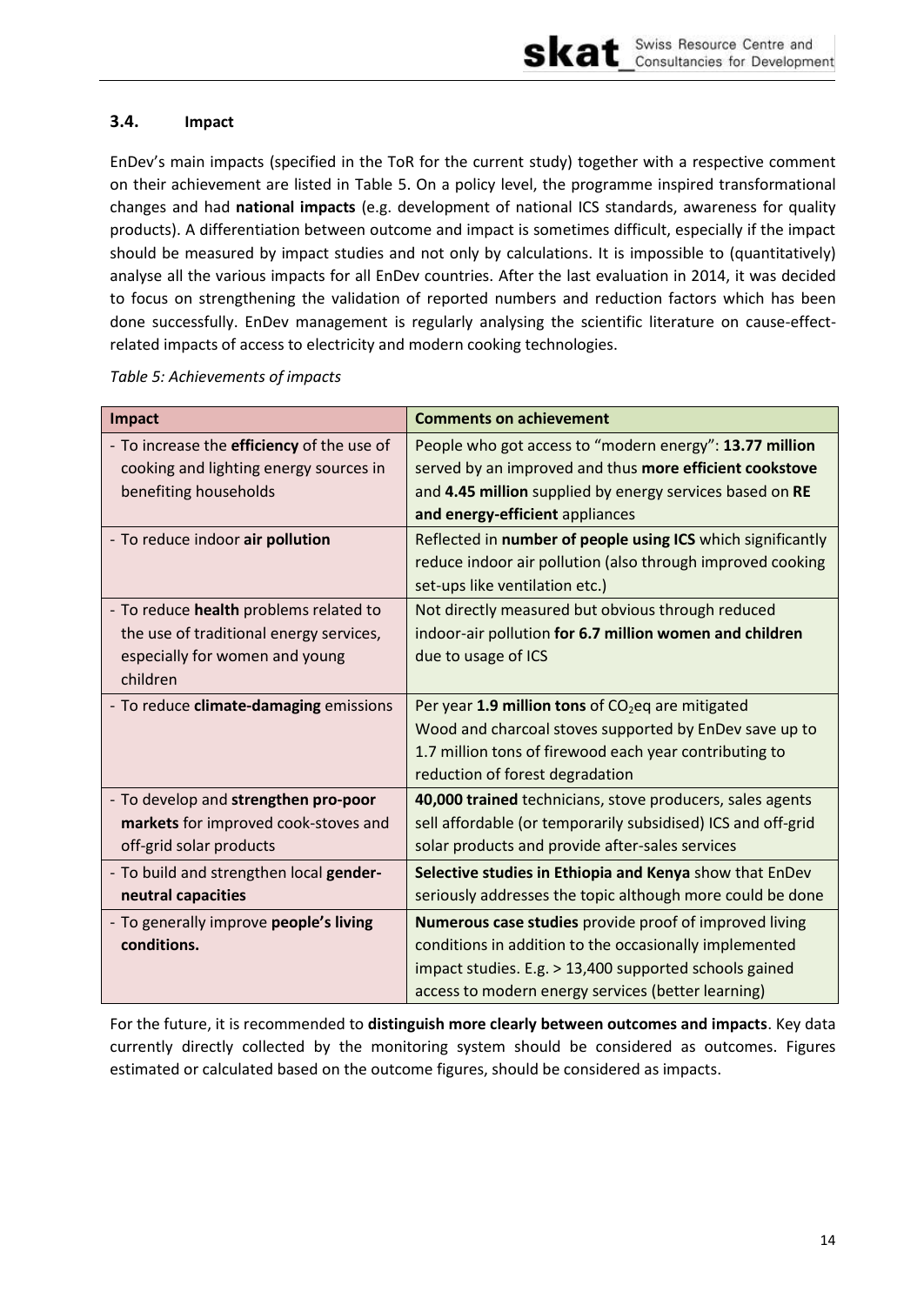skat

### <span id="page-19-0"></span>**3.5. Sustainability**

To achieve "technical supply sustainability", it is essential to have

- 1. **capacitated entrepreneurs or individuals**, who are able to
	- ‐ **sell technologies** and services in case of a market product (ICS, pico PV etc.)
	- ‐ **solve technical difficulties,** replace spare parts or the whole system
- 2. customers being able and willing to **pay for modern energy technologies and services**
- 3. a conducive **policy and regulatory framework** in case of a mini grid or grid connection

The complex **monitoring** of EnDev also surveys in how far the interventions are sustainable, e.g. whether people continue to use an ICS. Despite a very conservative reporting, the results are very positive showing **interventions are mostly sustainable**. One (still unsolved) critical question is **for how**  long and at which expenses EnDev is going to follow up on this "sustainability control". One of the general conclusions of the studies on sustainability implemented by EnDev suggests to "strengthen **market development with a high ownership of the private sector", in particular for ICS, pico PV and** SHS systems. The observation that "markets further develop", is then seen as an indicator for sustainability. Private sector and market development are perceived as "proxy" for sustainability which is maybe not always applicable. E.g. for mini-grids and grid-connection the setting is more complex.

### *Building up and strengthening local capacities*

A big part of activities of EnDev are entrepreneurial and technical capacity building. Awareness-raising on consumer side is done to ensure users appreciate the value of ICS and RE technologies, have sufficient knowledge about quality and warranty aspects and are willing to pay for the services. "How much" capacity building and awareness raising are needed depend on the complexity of the technology and the context in the specific country. From the online survey among IPs, it turned out that capacity development is considered fully appropriate (36%) or to a large extent appropriate (40%). Given the additional votes for "more or less" or "not" appropriate of together almost 20%, shows that still additional activities are needed to reach a fully satisfying level (need to: invest more time and resources, improve access to existing knowledge products, develop new / improved knowledge products).

### Alignment with / change within partner countries: contribution to "transformational changes"

To ensure EnDev activities contribute to transformational changes (and thus sustainability) they should be more systematically embedded in a country context with **national partners and be combined with other activities of national / international actors over a longer period**. Transformational changes (e.g. policy changes, establishment of supportive government programs, capacity building through training institutions) have mainly been triggered by EnDev in countries with rather long-term interventions of like-minded organizations and programs (e.g. Rwanda, Indonesia). EnDev at least partly has contributed to several fundamental changes in its partner countries:

- 1) from fossil fuel dominated economies towards **economies based on renewables and energy efficiency** (promotion of ICS, LED etc., setting of benchmarks for quality)
- 2) from centralized, grid based power systems towards a complementary system also **including decentralized off-grid solutions** for electricity services in rural areas
- 3) from an economic growth concept focused on urban and industry development towards **rural development strategies**.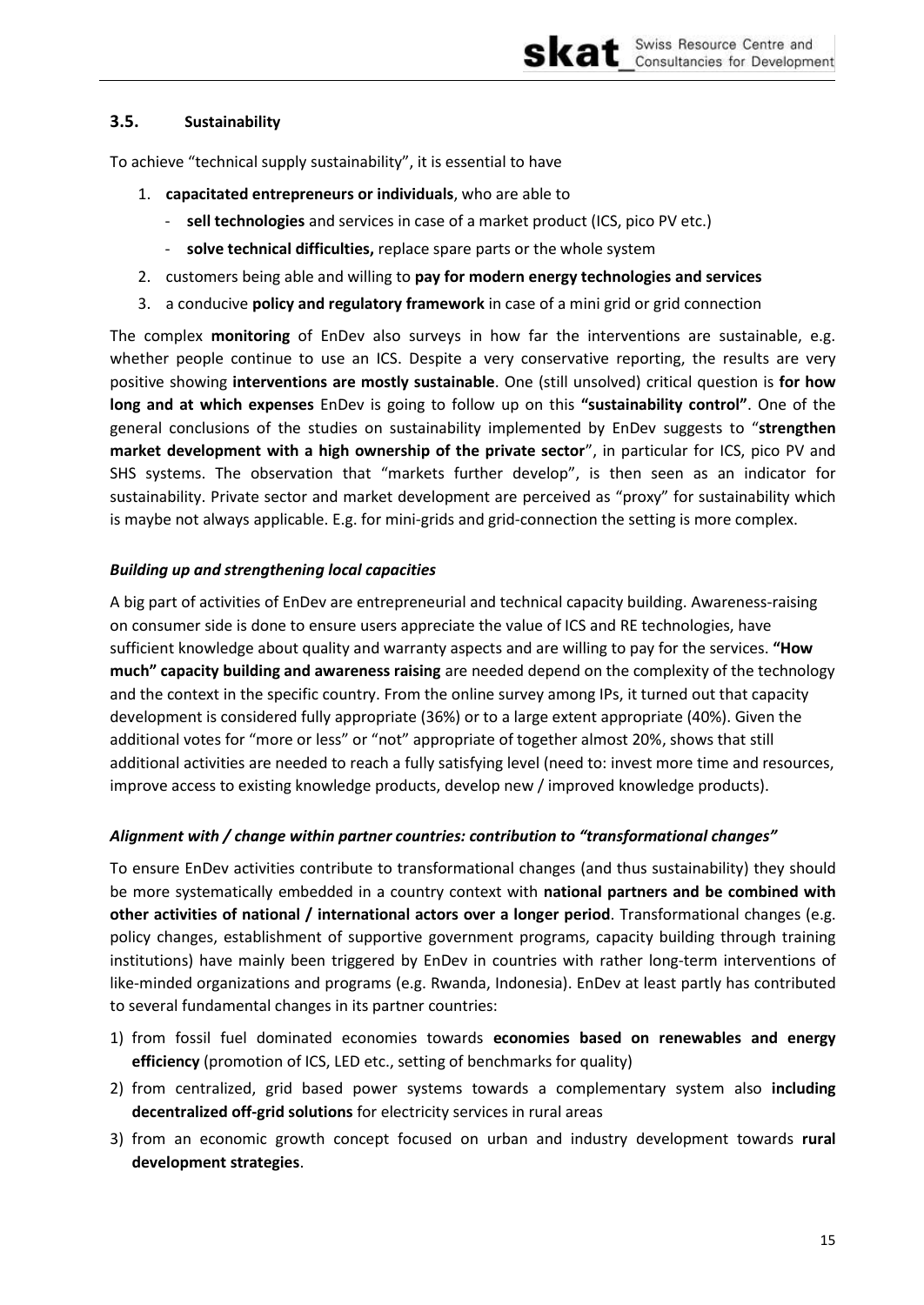

EnDev should give more thought to **possibilities for integration of different systems**. Although a general "interlinking of small individual energy systems to larger intelligent grids" is still a distant prospect, sustainable (national) supply concepts should be part of EnDev's considerations to avoid that SHS and pico PV markets mainly develop "under the grid" or mini grids are abandoned once the national grid arrives. Different energy resources (solar, hydro, biomass etc.), the macroeconomic impact (overall investments vs. individual opportunity cost) and possibilities of later integration should play a role.

### Recycling / disposal of electronic waste and batteries

This topic is directly related to the preceding paragraph. Massive dissemination of small and smallest energy systems with a quite limited lifespan (in particular batteries) will provoke a significant environmental problem of partly dangerous waste. Many interview partners highlighted this as unsolved problem which "does not fit to an approach of sustainable and climate friendly energy supply".

EnDev management is well aware of the problem and plans to address this topic (together with two other difficult topics: "economic development through energy access" and "sustainable energy supply of social infrastructure") by means of a so-called innovation challenge fund. Given the complexity of the three topics, the additional total budget of 1 to 1.5 million Euro seems to be a drop in the bucket. EnDev should take this topic much more seriously, and intensify its already ongoing activities in this field.

### **Environmental impact of improved cookstoves**

There is no doubt about the significant positive environmental impact of improved - meaning more efficient - cookstoves. Whichever fuel is used, be it wood, charcoal, manure or even LPG, if efficiency is increased by 40% (or even more) a lot is already achieved. Still it was mentioned in a few interviews that stoves should be seen in close connection with the type of fuel. EnDev is already developing the socalled Cooking Energy System CES approach which takes more of the complexity into account: fuel quality / switching fuel, improving cooking device and equipment, adjustment of user behaviour and cooking practices as well as increasing ventilation and modifying the kitchen. From a user perspective the dimensions of accessibility, health protection and convenience are those of relevance, also reflected in the CES. EnDev worked on the CES evaluation concept (piloting in the field since 2017). While working on field studies to assess the influencing factors, it seems that there is contemporaneous need from IPs to get additional information and support to already apply new findings in their specific projects.

#### <span id="page-20-0"></span>4. Strategic assessment of program governance and management

#### <span id="page-20-1"></span> $4.1.$ Governance and management structure

EnDev is co-managed by RVO and GIZ. With the handover of the (co-) leadership of GIZ' EnDev management adaptations in the overall management structure have been made within GIZ. To share management responsibility among several persons and increase work efficiency an additional hierarchy level is being introduced, also allowing for more participatory decision making. The management structure will then consist of top management and 3 departments. All in all, EnDev has a lean and well appropriate management setup with well-defined rules and procedures, provoking limited cost (maximum 8% of the total expenditures). EnDev regularly organises meetings for internal consultations and for its global staff, for mutual information and feedback to EnDev headquarters staff. Support provided by the management to the country teams is highly appreciated but still with room for improvements. Members of the Governing Board representing their countries' polices, bring in their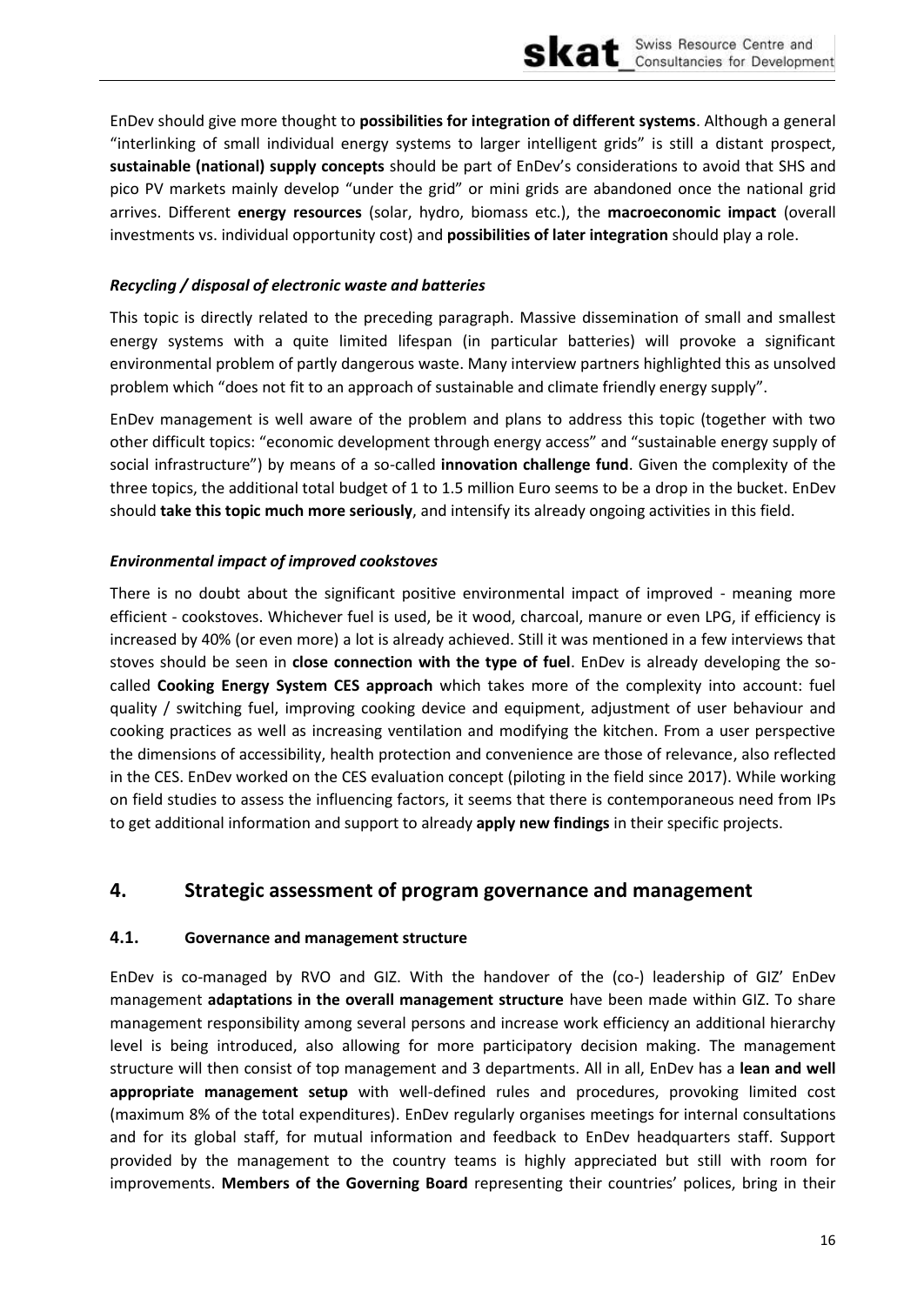points of view (mainly during the bi-annual meetings). This especially counts for decisions that have financial consequences.

A workspace the so-called "EnDev Wiki" is made available by Energypedia for all EnDev staff. Currently about 380 EnDev staff members are on the Wiki and thus also have access to Energypedia<sup>6</sup>. The latter is a wiki platform for knowledge exchange on renewable energy, energy access, and energy efficiency topics in developing countries with currently 8,000 registered users (> 50,000 unique visitors all over the world in Jan 2018). At EnDev's start, Energypedia published lots of relevant information and reports and thus made it available to a broader public. Due to limited resources (financial support from EnDev currently 40,000 Euro/year) it is impossible to keep pace with analysing, processing and selection of relevant information for the platform. Interviews with IPs showed that the Wiki and Energypedia are very well appreciated, but more comparative analyses of implementation experience, information also in other languages (e.g. in French, relevant for many African countries) etc. are needed.

#### <span id="page-21-0"></span> $4.2.$ Portfolio management and steering of the program

Per October 2017, in total about € 312 million are committed to the EnDev Programme. About one third (€ 106 million) is earmarked: € 29.5 million for special country programmes and about € 77 million for specific technologies/modalities. In addition, the different planning horizons and disbursement cycles of EnDev's donors make it difficult to plan EnDev's expenditures more than 1.5 years in advance. Despite these limitations for flexible use of funds, EnDev management tries to safeguard a smooth implementation by means of the non-earmarked donor funding.

EnDev clearly defined 9 entry criteria for countries in Africa, Asia and Latin America with a minimum energy poverty ratio (30% on the national level), while at least half of its funds has to be committed to LDCs: Promising opportunities for increasing energy access, political interest of EnDev donors, ownership of the partner country and stakeholders involved, expected cost efficiency (low transaction costs per beneficiary), etc.. Over the last 4 years the number of EnDev countries was rather stable, but the total number of country projects has grown. Since 2015, multi-country projects are developed whereby it is not clear to which extent the country selection criteria are applied in these cases.

Reasons for phasing out include high GDP per capita, crowding out by other donor activities (failing cooperation), (sub-)sector no longer in need, low results at high cost, lack of funds, political reasons. Entry and exit criteria are considered adequate. Some fear was expressed e.g. that EnDev ends up in a hit-and-run strategy to make energy access possible for €20 pp.

Upscaling of activities in existing country projects goes in accordance with clear criteria and procedures. The criteria include e.g. cost efficiency, sustainability, impact, market development, African country, LDC, bonus for remoteness and gender strategy. The decision for a recommendation of a proposal to the GB Meeting is taken on a 90% consensus during a 1-day workshop, but without a scoring system (needs further careful consideration). Since 2016, the EnDev management tries to make the upscaling recommendations more transparent to the Governing Board. Since it was found that Implementing Partners are in a relatively powerful position (some handling a significant number of projects, identification of new projects etc.), the selection process of IPs as well as the process of fund allocation to project proposals might, in general, need more transparency.

 $^6$  Energypedia is a spin-off of GIZ founded in 2012; currently with 1.5 full-time positions.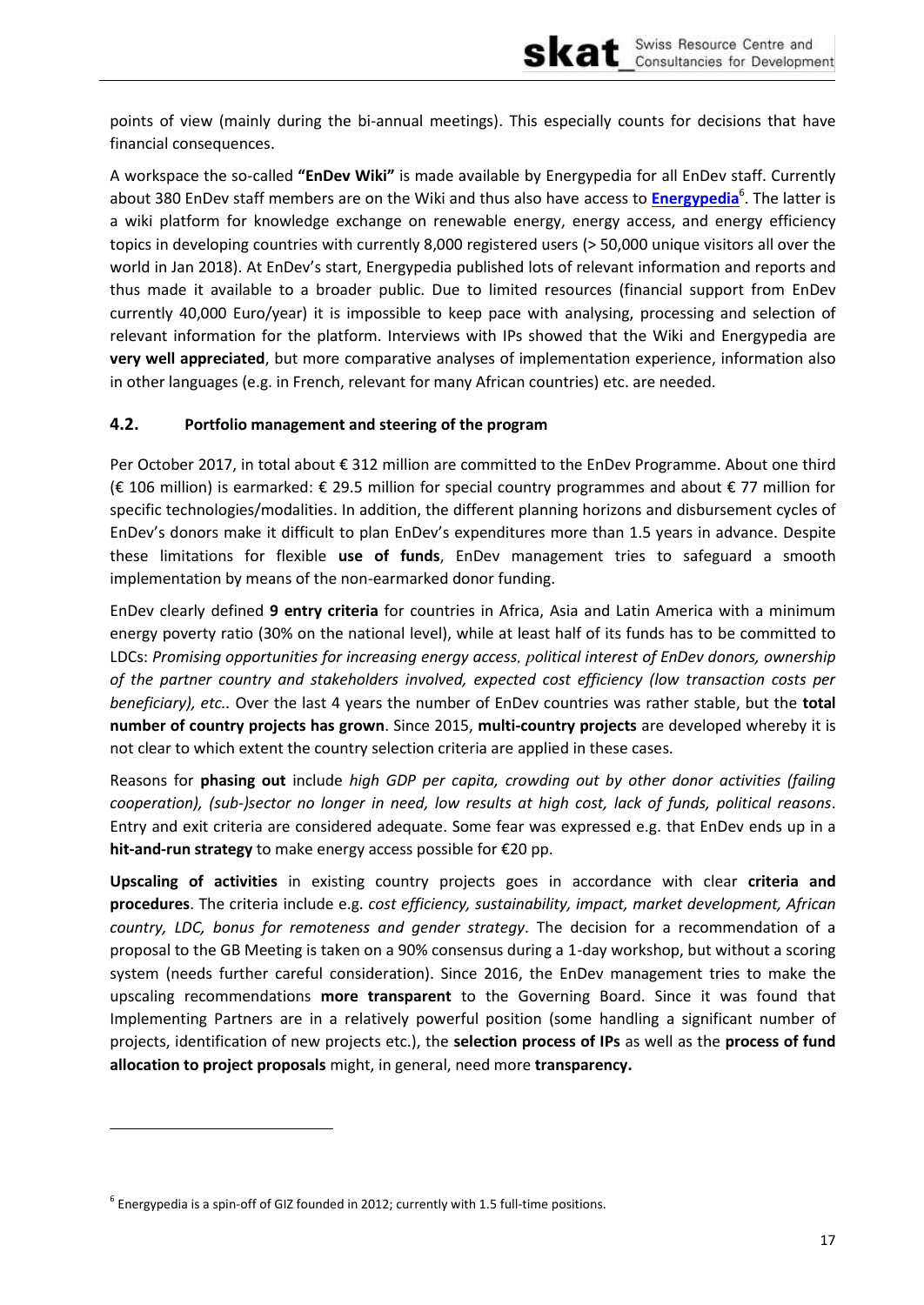

### <span id="page-22-0"></span>**4.3. Quality control and performance assessment**

EnDev's "high end" monitoring system is focused on results at outcome level and merges the results achieved in a variety of projects into a few meaningful figures to show its relevance with regard to the SDGs, in particular SDG 7. The monitoring is **rather conservative** in its assumptions and counting methods to ensure credibility vis-à-vis the public and its donors. The latter appreciate **reliability and transparency** of the system and a good bi-annual reporting, quick and to the point financial monitoring, and prompt reporting on special requests. The overall **(global) baseline** with 2.7 billion people without **access to modern cooking stoves** and 1.2 billion without **access to electricity** (ratio 3:1) is transferred into a similar ratio of targeted beneficiaries: 13.8 million got access to ICS and 4.4 million to electricity. The fact that also the baseline figures clearly differentiate between cooking and electricity ("overlap" not specified), is an argument to **keep the figures also in the EnDev monitoring separate**. Critical remarks from implementing partners and (external) partner organisations refer to 1) the **overall figure** "people with access to modern energy" and averaged benchmark of 20 Euro pp since communicating all energy services in ONE figure may lead to incentivising the **cheapest technology** (e.g. ICS) and a disregard of more difficult targets such as job creation, sustainable supply of social infrastructure; 2) the **reduction factors;** the complex system of eight parameters (will soon be reduced to three) is difficult to understand, is perceived unfair and prevents from comparison with other projects; 3) **more reporting** on e.g. context and **policy framework** is called for, although not being a "funding criterion". Finally, the question needs to be raised about the **long term vision of the monitoring system**. Currently, the data are mainly stored by GIZ. To involve a local institution would create more ownership for the target and would allow for further use and analysis of the data and information in the specific country.

The EnDev monitoring system is quite complex and it developed over years based on the reporting requirements but also based on field realities (what is measurable). The reviewers did NOT undertake an in-depth analysis of the different counting mechanisms, the procedures and the efficiency of the system. The main focus was to understand the overall logic and in particular **how this monitoring system steers the program and its activities**. This led to recommendations on how to adapt the system (see [5.2\)](#page-23-0).

### <span id="page-22-1"></span>**5. Recommendations and strategic building blocks**

### <span id="page-22-2"></span>**5.1. Contribute to transformational change**

## **(I) Contribute to transformational change**

- For each specific country intervention, **assessment** of
	- ‐ the importance of the **policy level** for the respective (planned) approach
	- ‐ **opportunities** to increase sustainability
	- ‐ possible integration of planned intervention in (future) **national energy system**.
- If the assessment above reveals that the policy context needs to be addressed:
	- ‐ Check for **cooperation partners** already active in that field to feed in ideas / experiences
	- ‐ If cooperation is impossible, plan **own activities** on policy framework (or else leave the country). Policy advice gets more **credibility** if implementation is done in parallel!
- Strengthen **relationship with governments to stimulate more ownership** (convey the message "EnDev activities support your work").
- **Integrate** planned EnDev interventions on policy level **in outcomes and monitoring**!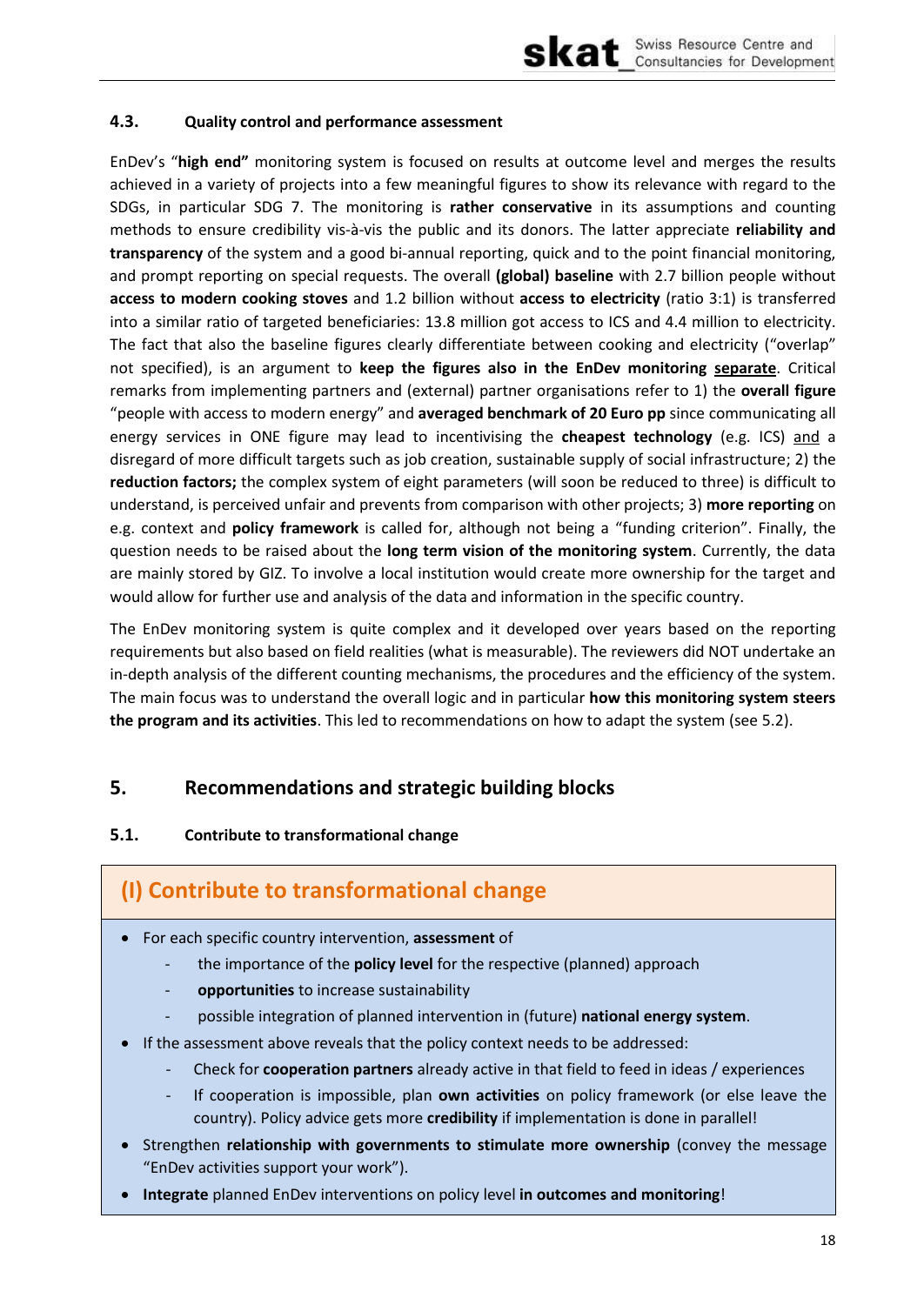It was stated by many interviewees that EnDev should keep its implementation focus while taking into account the importance of necessary cooperation with governmental institutions and other strategic partnerships to better facilitate transformational changes and thus to increase sustainability. In particular, in cases where a sudden change in government policy completely countervailed EnDev activities, the limitations became evident. Based on these statements, the above stepwise approach is recommended. Some EnDev donors as well as the European Commission are supporting the future GET.pro (Global Energy Transition Program; former EUEI PDF); EnDev should closely coordinate its activities with GET.pro.

#### <span id="page-23-0"></span> $5.2.$ Develop portfolio strategy and translate it into M&E system

# (II) Develop portfolio strategy

- Address ALL agreed outcomes "in the (core) programme" (supply of social infrastructure, productive use, income generation, recycling or at least save disposal of electronic waste, etc.) while accepting a higher overall benchmark or clearly disclose (even more) different benchmarks for different outcomes; see also (III) below.
- Develop a clear policy on private sector involvement in EnDev:
	- (local) SME should be involved wherever possible and useful to ensure a stronger link between energy access and local economic development
	- International enterprises should (only) be involved if they provide products / services not available (at the required quality) in the country and/or if they provide knowledge and technology transfer and thus build up local capacity

### Addressing ALL agreed outcomes "in the (core) programme"

Nobody among the interviewees and in particular from the donor agencies seriously challenged the "3:1 ratio" (improved cooking versus electricity access), a ratio which to a certain extent also reflects the balancing between "pro poor/leave-no-one-behind" and "higher tier levels". Since there was no serious objection to the ratio, it is not suggested to significantly change it<sup>7</sup>. The general portfolio approach is not disputed, however it is recommended - even if that increases the benchmark -

- a) to equally address ALL targeted outcomes, including productive use, income generation etc. and
- b) to put more focus on generation of a local added value to increase the long term impact on the local economy, be it for ICS or electricity supply systems, independent of the tier level and

The interviews revealed a shared firm conviction about e.g. the importance of income generation and productive use but also the uncertainty about the best approach for success. More internal discussions between EnDev and its donor community are required to create more awareness on limitations and opportunities with regard to targets which go beyond the stipulated quantitative core outcomes. The programme is steered by the quantitative outcomes to be achieved based on an overall limited budget

The idea of leapfrogging of technologies, meaning that e.g. electricity access at the same time allows for cleaner cooking is mostly not realistic. Due to affordability reasons people tend to continue cooking with traditional methods (even 3-stone-fire) despite having access to (some) electricity. In some cases, also the limited available (electric) capacity leads to "stacking" of multiple energy solutions instead of leapfrogging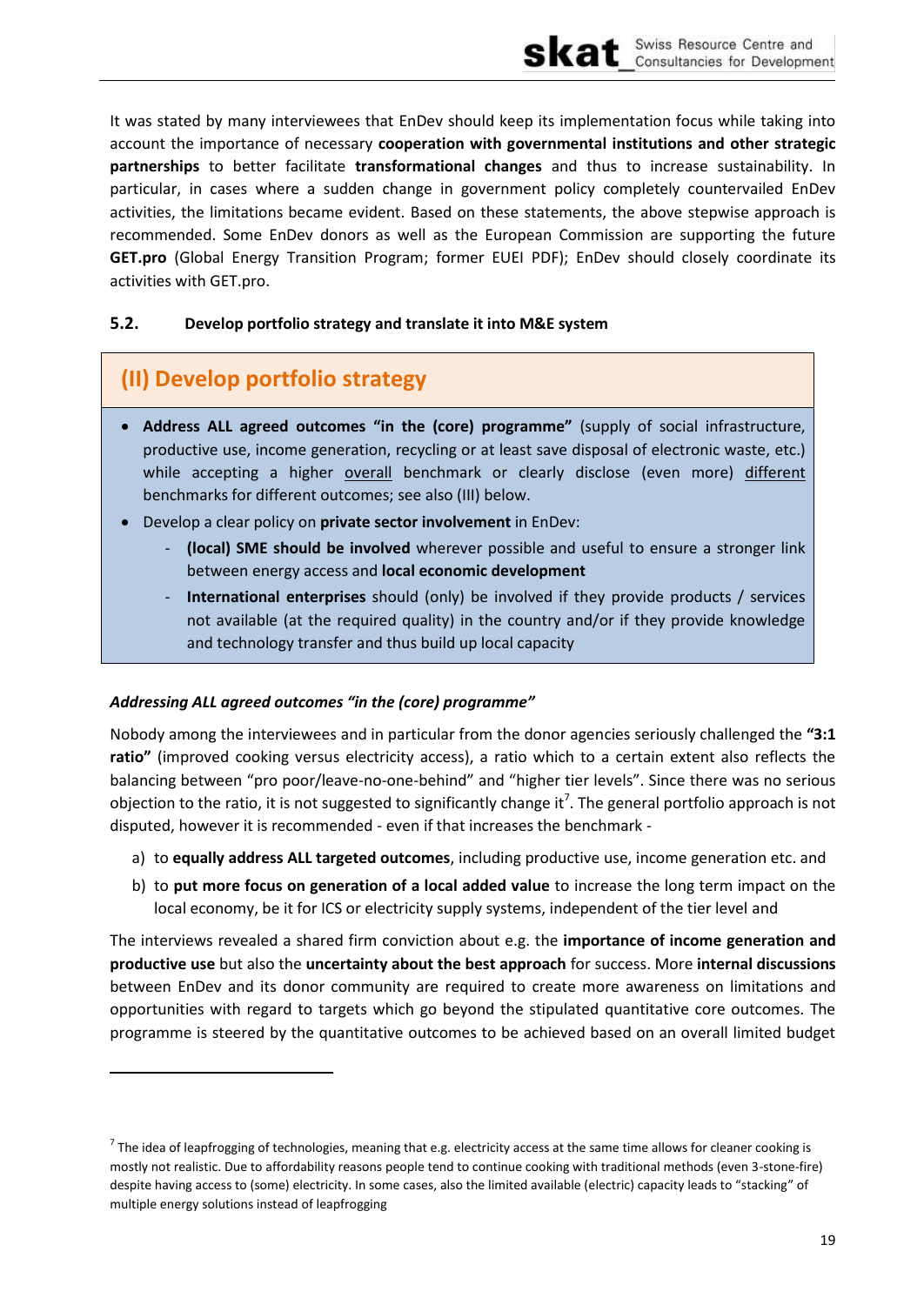which entails the 20 Euro/person benchmark. This leads to the effect that e.g. the outcome figure "number of supplied SMEs" (despite being part of the outcome indicators) is "less attractive to be followed up" because it requires more resources. Therefore,

skat

- Either such outcomes need to be "treated separately", by introducing separate budget lines, or
- All outcomes "remain in the (core) programme" while accepting a higher overall benchmark or clearly disclosing (even more) different benchmarks for different outcomes.

One justification for the second option is the context of Agenda 2030 where SDG7 is closely linked to other objectives.

The plan to introduce a so-called "innovation challenge fund" - maybe considered as preparation to develop the portfolio - bears the risk that (the rest of) the programme targets even more the "low hanging" fruits and anything which appears more difficult and cost intensive is left to the innovation area. "Pioneering" should continue to be taken serious and remain part of EnDev's core business to be assigned the required significant budget. A maximum of 1.5 million Euro for the total of three complex themes, namely "economic development", "social infrastructure" and "recycling of solar access products waste", and with a maximum of 3-4 projects (under each of them?) is considered to be not sufficient given the importance of the topics. Potential disadvantages of such an innovation fund could be

- Limited or no possibilities to address the specific problems across the board (at an EnDev-wide scale) and thus after all postponing more far-reaching changes in the program
- Provoking an increase of the benchmark, once the approach is to be scaled up
- Approaches turning out successful under specific circumstances are not / less successful in another situation; no "100% transferability".

Topics like productive use, support of SMEs, job creation, local value creation, sustainable energy for social infrastructure and "sustainable fuel for sustainable stoves" should become inherent part of the future strategy (reflected in the monitoring). This would NOT lead to a fragmentation of topics but rather complement the hitherto achievements and maybe open opportunities for additional funding.

### Formulation of a strategic EnDev policy on private sector involvement

To create as much local added value as possible, finally an appropriate "supplier approach" is needed, meaning to determine when large (international) supplying and investing partners are needed and when (local) SME should be involved.

Based on implementing experience, it can already be analysed which approaches in the past helped the local private sector, where did international companies eliminate local ones (what are positive and negative impacts) and what was EnDev's role in such developments. Based on this analysis EnDev should develop clear (eligibility) criteria on how and where to involve (which) private sector.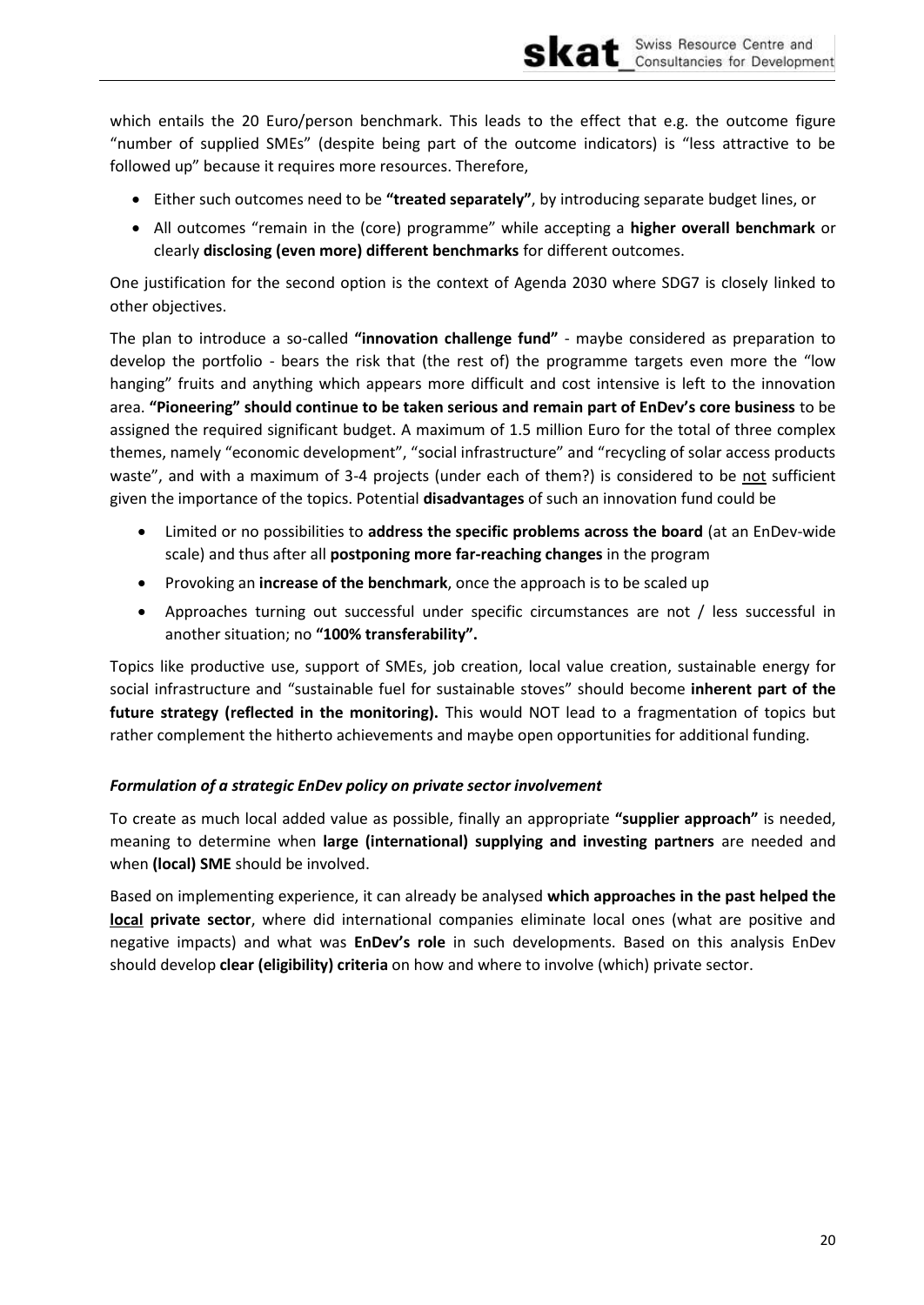## (III) Translate into M&E system

- No longer lump together electricity and improved cooking in one figure. This overall figure is perceived by many stakeholders as too artificial, because e.g. access to an improved cookstove is considered not comparable with having a connection to an electricity grid. In the logframe (outcome figures), in monitoring and in reporting, it should be separated between
	- **Cooking energy**
	- Off-grid electricity and
	- mini grids / grid connection

Telling "three different stories" with their added value allows presenting the broad spectrum of achievements with additional contributions to other SDGs (for each).

- Consider a new / different indicator related to income generation in general. The monitoring should even more strictly valuate any kind of additional income generation, instead of only "job creation" (currently calculated as full-time job equivalents) and "supply of SMEs" and thus also clearly incentivise local production vis-à-vis imported products.
- Adaptation of outcomes should contribute to: better reflect the additional benefits of the program, simplify the current monitoring and make better use of the collected information. In this context, it would make sense to also incentivise "fuel switch".
- Capitalise multiplier effects by working on a higher (institutional) level to enable local experts, associations etc. to train manufacturers, entrepreneurs etc. (subject to country strategy; see (I) above). This needs to be reflected in a "multiplication factor" in the monitoring.
- Ensure transparency on **EnDev's allocation of resources:** procurement of goods vs. "soft services" (what does the benchmark include and additionally required resources)

Any decision made on addressing additional and/or modified program targets needs to be reflected in an adaptation of the outcomes in the logframe, as well as in the monitoring system accordingly. Since the programme is very much focused on achieving its quantitative outcomes (at a given cost benchmark), any strategy change can only materialise if

- a) it directly contributes to outcomes in the logframe OR is defined as separate (new) outcome.
- b) it does not lead to an increase of the overall benchmark of 20 Euro/person OR is covered by a separate budget line.

The suggestions are summarised under (III) above. In particular with regard to the indicator on "job creation" it is recommended to broaden the view to "income generation" and to ensure that not only the direct but also indirect impacts and co-benefits are taken into account.

Furthermore, to create more transparency about what the so-called benchmark/s are standing for, it is recommended to report - in particular towards EnDev's donor agencies - even more clearly on what the main expenditures of EnDev include (e.g. marketing, training, quality management) and what they do NOT include (e.g. hardware cost for mini-grids where this is covered by other programs / governments). This creates more awareness on what is feasible based on a specific available budget.

In a nutshell, EnDev needs to re-assess its impact dimensions. This is then the basis for securing longterm financial commitments, increasing transparency in the country selection process and the selection of implementing partners and project proposals as presented in the next paragraph.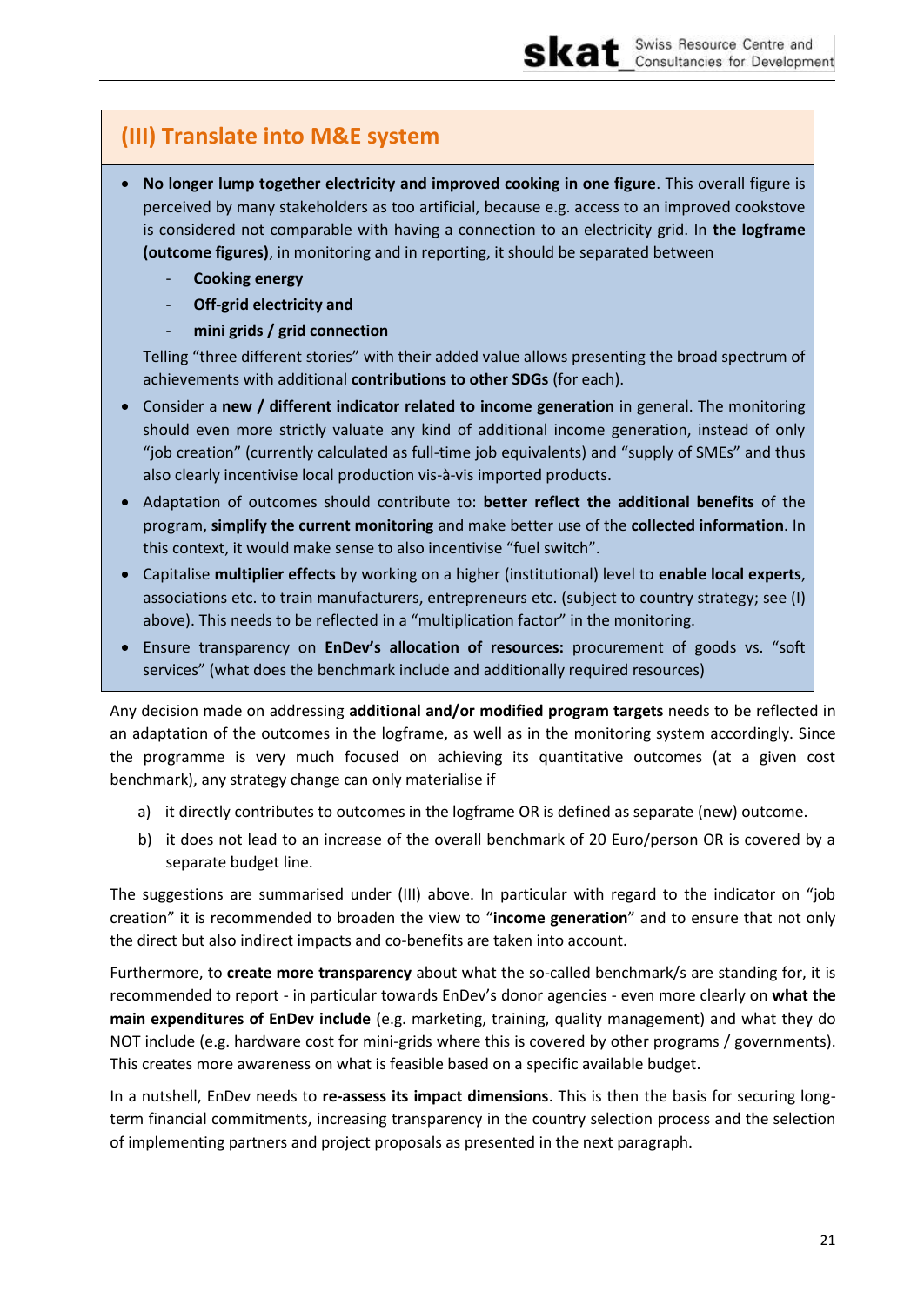#### <span id="page-26-0"></span> $5.3.$ Secure funding, specify entry & exit strategies more clearly and strengthen implementation structure

skat

# (IV) Secure funding

- EnDev management to work and lobby towards longer term funding commitments to maintain  $\bullet$ the necessary flexibility AND required continuity.
- Conditioning and earmarking of funding to be reduced from donor side to avoid exponential  $\bullet$ growth of EnDev's already very complex accounting system to allow for sound incremental growth of EnDev. Different types of earmarking hamper economies of scale in the management while increasing the required effort for risk management in fund administration.
- EnDev to systematise its cooperation activities in a target-oriented way. An analysis should  $\bullet$ for each potential partner identify
	- specific features and possible fields of cooperation with EnDev with regard to: information exchange, lobbying, theme/subject-based advocacy, funding channels / joint investments
	- Possibilities for linking up with these initiatives

With the focus on SDG7 and the diverse activities of EnDev, all current donors find their respective focus in the programme. Some even see options to provide additional funding and would accept a benchmark of > 20 Euro/pers. if "good arguments are provided", e.g. higher tier electricity supply to create more options for development through energy. Endev management is developing concrete ideas to strengthen its donor communication: e.g. address donor agencies more intensely (also bilaterally), harmonise EnDev with other bilateral and global activities of its donors, provide more in-depth information on EnDev's activities and maintain the faithful cooperation. In general, the management should work and lobby towards longer term funding commitments and less conditioning and earmarking.

With regard to cooperation partners at global as well as on country level, EnDev needs a more consistent strategic approach. The way how EnDev is structured, it can design interventions which are flexible, innovative and fit to specific country objectives. This creates opportunities to define partnerships with others which do not have these comparative advantages, but can bring in significant funding and strength in negotiating with government institutions (e.g. WB, ESMAP). The GET.pro program (former EUEI PDF) is also seen as an important partner. With its network into national governments and international initiatives it is well positioned to include EnDev's lessons into inter-/national policy making. Despite disagreement on some fundamental aspects, also cooperation with the GACC secretariat should be followed up and intensified.

To identify and prioritise future (most promising) cooperation partners, it is recommended to involve the GB members to provide information about other initiatives and activities which they ALSO support and where they like to see more synergies. Alignment with the NDC Partnership can be a useful and vital complement to this.

Since EnDev does not have a political mandate, it needs to be selective in the way it engages itself in initiatives at global level. EnDev as a performance-based program with its limited budget (relative to the overall objective to achieve SDG7) could seriously involve other partners to multiply its approach to accelerate energy access. This can be achieved e.g. through awareness raising (GACC), through lobbying of EnDev's approaches via a "mouthpiece" like SE4ALL or through up-scaling by financially stronger "large-scale implementers" (WB or other MDB). Finally, sharing the new draft strategy with the most important strategic partners could be a way to create a broader basis of confidence.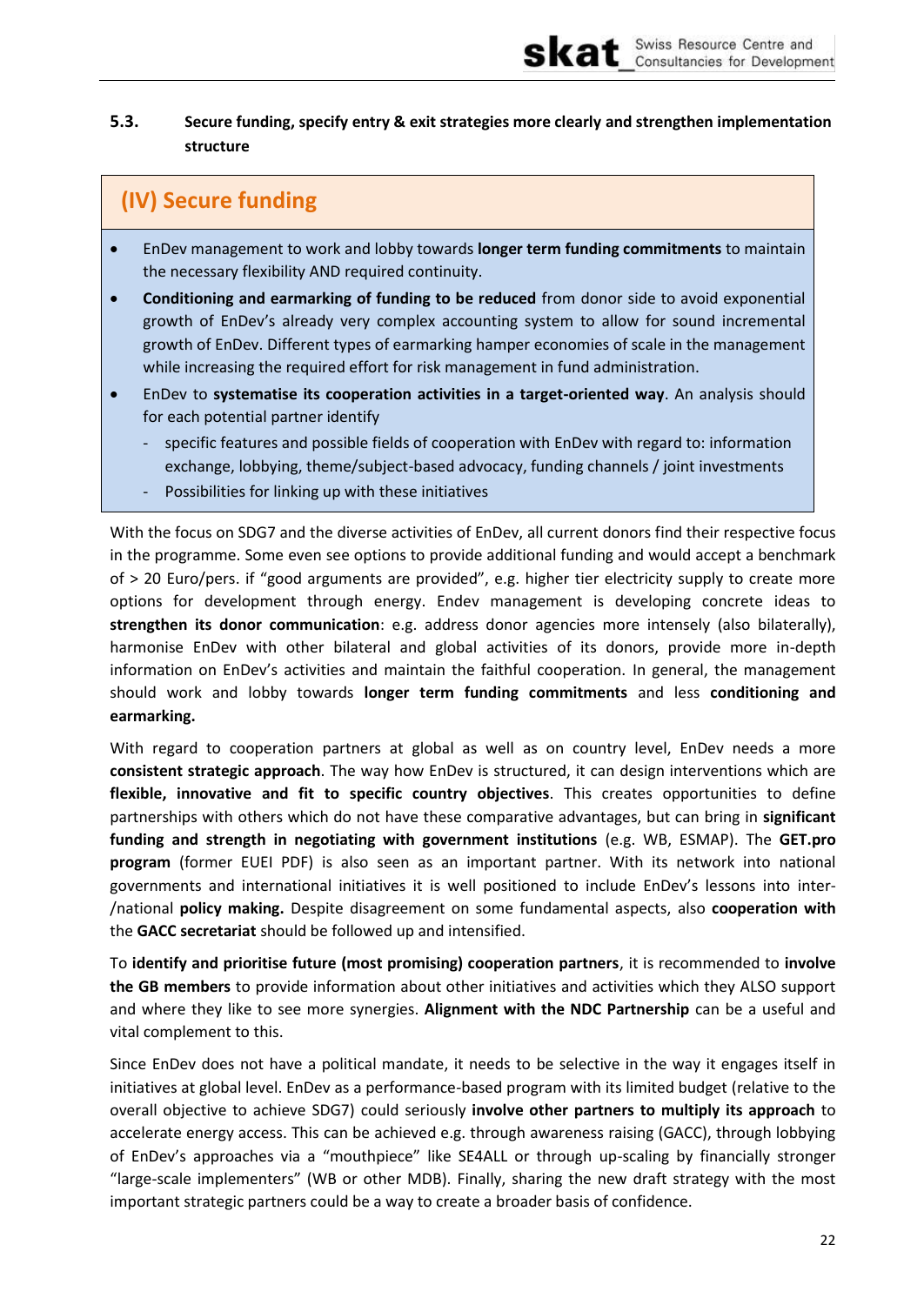If, the described approach to leverage impact is considered promising, then, the targeted outcomes (and monitoring system) need slight adaptations. **Accelerating access through cooperation** should be incentivised so that efficiency gains are NOT "superseded" by a very low attribution factor.

# **(V) Specify entry & exit strategies more clearly**

- **•** Increase **transparency** in country selection process
- Better definition of application of possible entry and exit strategies in close connection with the **overall project objective in this country**.
- Define whether same entry/exit criteria can be applied for **multi-country activities.**
- Decide whether **weighing factors** need to be attached to each of the entry/exit criteria.

EnDev management considers scaling up and growth of the EnDev Programme as a feasible option as long as conditioning and earmarking do not further increase. In addition, in particular more complex country interventions (e.g. mini grid support) require a **longer-term commitment** in a country. However, independent of the term of intervention in a specific sector and country, a clear **exit strategy** needs to be defined because this is also part of a set of tools to steer the activities. Recommendations are summarised under (V) above.

# **(VI) Strengthen implementation structure**

- Open up for a **diversification among implementing partners**
- Re-consider the **selection process** of such partners to ensure professional work to maximise outputs: which services to be tendered (and how), increase transparency in processes, evaluation of implementers, open up for proposals from "outside of EnDev".
- Develop a clear, transparent and straightforward strategy allowing for **fair competition**, **resultoriented selection** and **flexibility** for the management.

Experience shows that scaling-up activities "too thoughtlessly" can easily **overburden implementing partners** like smaller NGOs which - despite broad and in-depth experience in a topic - simply do not have the structures (including sufficient competent and experienced staff) to quickly multiply their activities. A **thorough assessment of available capacities and a realistic project schedule** should have priority over ambitious target figures. EnDev should consider a **diversification among its implementing partners** and in particular re-consider the **selection process.**

Contributions of the current IPs need to be evaluated; so far there was much satisfaction about the work of e.g. SNV, HIVOS and Practical Action. An appropriate selection process is even more relevant for technically more complex activities like biogas systems, mini grids and grid connection. Even if e.g. a mini-grid is tendered and based on this procedure assigned to a private implementer, professional overlooking of the process, straight forward approaches (not excluding local entrepreneurs e.g. through exaggerated standards) and understanding of technical and financial aspects are required to make a good selection among bidders and control the implementers' work.

E.g. one criterion to decide on whether (national) tendering or call for proposal is required or not should be the number of potential competitors and the **trading off between competition and need for local capacity building**. When tendering implies a focus on the lowest cost of offered services, caution is justified: EnDev's features require high quality inputs, in which local knowledge, reputation, and embeddedness are key.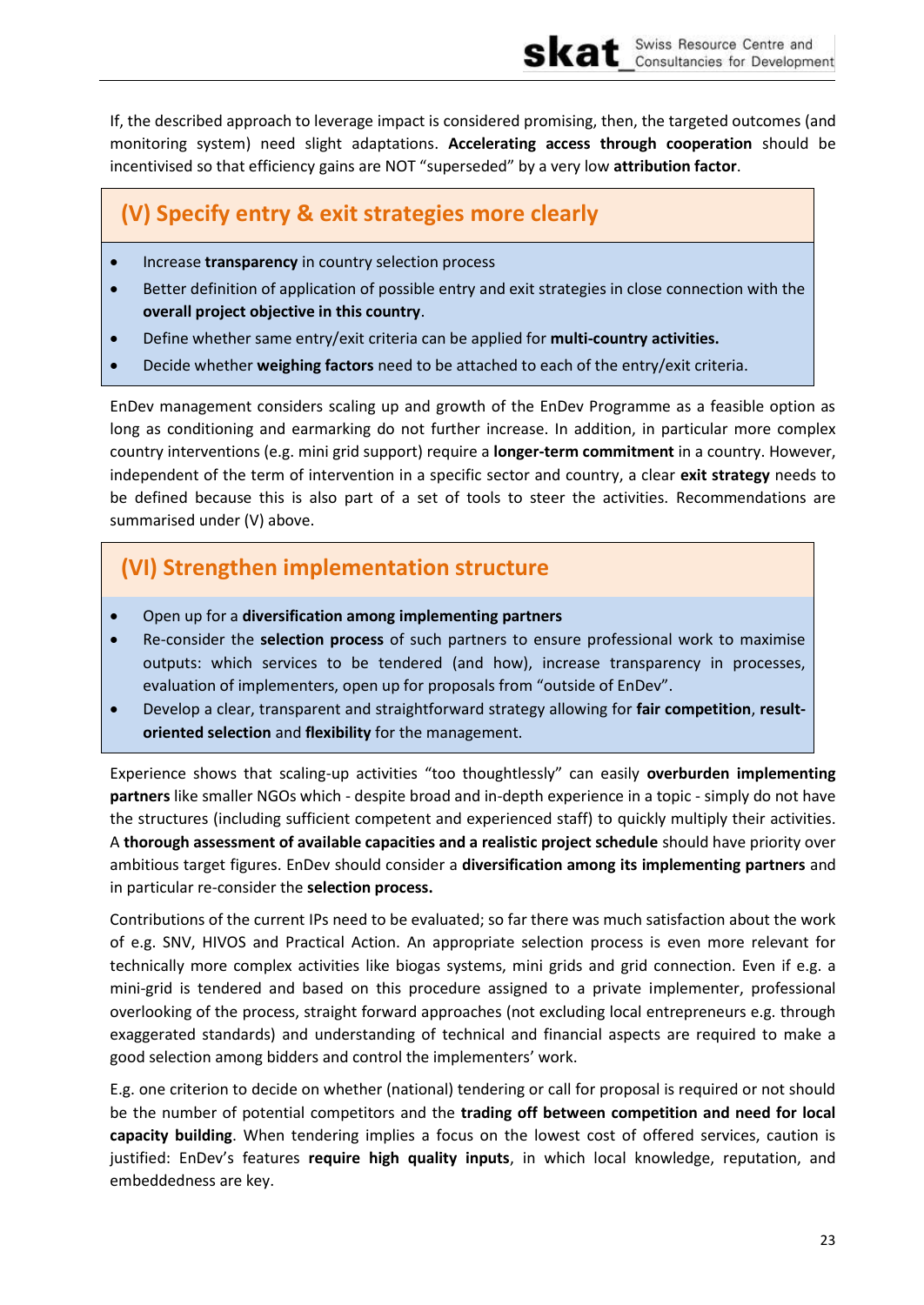#### <span id="page-28-0"></span> $5.4.$ Structure knowledge management and innovation

## (VII) Structure knowledge management and innovation

- EnDev management with its donor community to take strategic decision on importance of knowledge management for the Programme
- Define (a least) a 1% share of the budget for knowledge management to
	- facilitate cooperation with global and local partners (through sharing of lessons).
	- increase EnDev's impact at different levels and
	- significantly contribute to its visibility (see also (VIII).
- Energypedia an excellent "tool" at hand to be used to bring information pro-actively to a broader public through new knowledge products, social media, webinars, online courses etc..

The interviews showed that there is common agreement among donors, IPs and cooperation partners that "knowledge management makes much sense" and should be improve. Hereby, it was stressed that special focus should be put on implementing partners as main contributors and main users of knowledge products. More formats should be identified to also facilitate direct South-South-exchange among local actors.

Topics, described below, should be addressed (partly resulting from interviews). For a final decision on what is needed most urgently a more systematic inventory is needed.

- Market development while adhering to a pro-poor approach (e.g. for ICS, pico PV, SHS): where  $\bullet$ markets so far are developing and where not and why (e.g. more SHS "under the grid" or "beyond the grid"); how to address the difficulty to serve rural, often less attractive areas.
- Local value chains and local added value: which value chains have been successfully developed with regard to energy systems and the use of energy (see also c) below); which activities had really improved the LOCAL economic situation and improved affordability of energy services; what are different technologies contributing (including mini-grids)
- What are pre-conditions for successful development of strong and well-functioning supply chains for increasing/improving access to energy (e.g. ICS, biogas)
- Sustainable energy supply of social infrastructure (schools, health centres etc.)
- Profound analysis on successes and failures of mini grids:
	- which method was applied for technology choice (i.e. resource assessment or others) a)
	- Systematic comparative analysis of differences between PV- and MHP-mini grids including b) investment and O&M cost, cost drivers, generation cost per kWh; successful training approaches, supply chains, critical number of systems in a region, tariff regulations, ownership and operation models
	- Successes and failures of productive use activities (preconditions, impact)  $\mathsf{c}$ )

Energypedia gives a good introduction on mini grids, however an update and significant replenishment with lessons learned is required (e.g. experience from 600 implemented mini grids in Indonesia). Currently, e.g. "The Good & Bad of PV Mini Grids" is planned analogous to "Good & Bad in MHP". In general, energypedia is an excellent platform for knowledge exchange and could be developed to become a "capacity building platform". It could e.g. offer webinars and online courses to be held by experts on specific topics. Still, such online activities should be complemented by real face-to-face trainings, in particular where field courses for practical skills are required. Energypedia with support